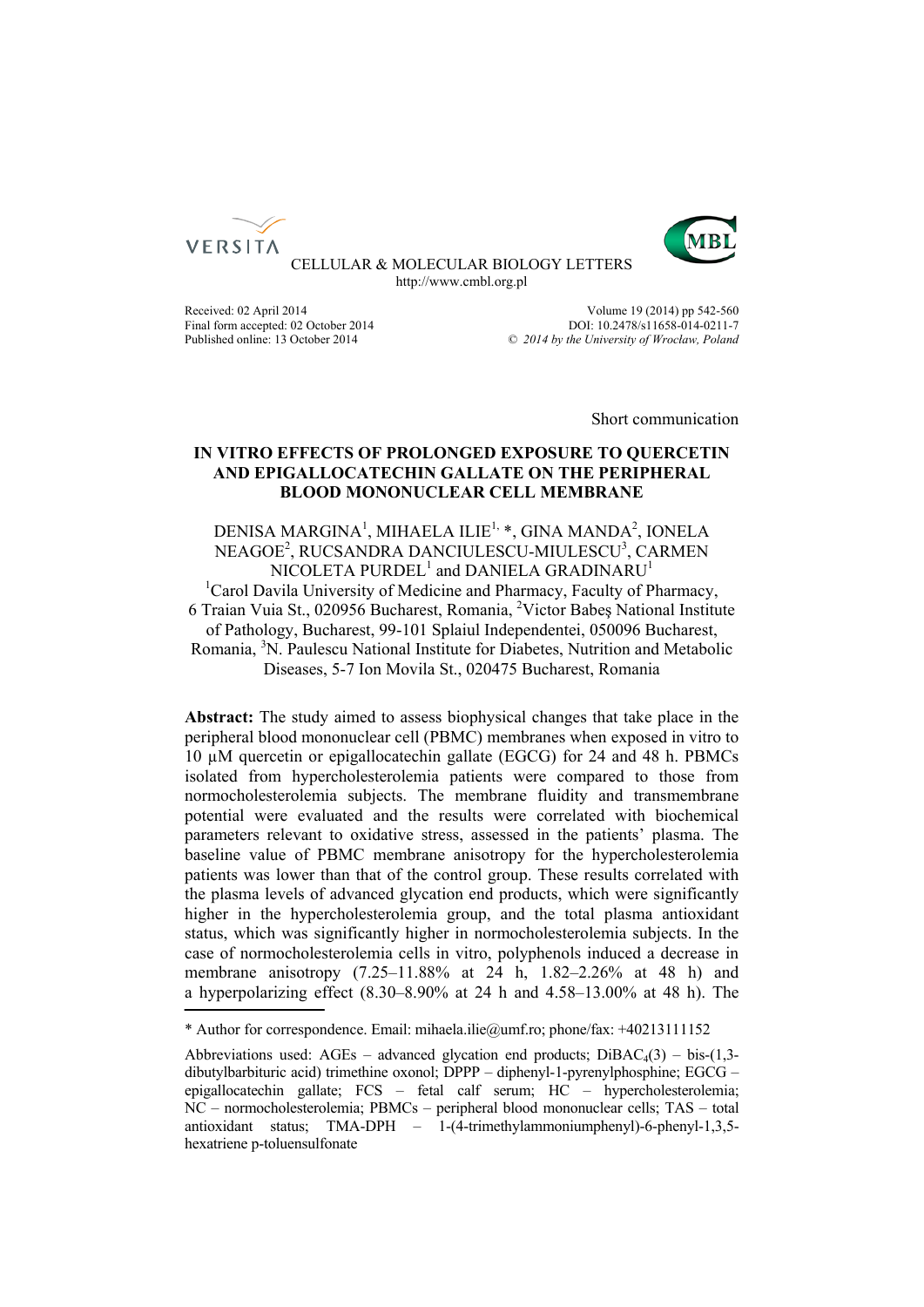same effect was induced in hypercholesterolemia cells, but only after 48 h exposure to the polyphenols: the decrease in membrane anisotropy was 5.70% for quercetin and 2.33% for EGCG. After 48 h of in vitro incubation with the polyphenols, PBMCs isolated from hypercholesterolemia patients exhibited the effects that had been registered in cells from normocholesterolemia subjects after 24 h exposure. These results outlined the beneficial action of the studied polyphenols, quercetin and EGCG, as dietary supplements in normocholesterolemia and hypercholesterolemia patients.

**Keywords**: Membrane fluidity, Transmembrane potential, Total antioxidant status, Advanced glycation end products, Hypercholesterolemia, Quercetin, Epigallocatechin gallate

# **INTRODUCTION**

Flavonoids are secondary products that are best known as the yellow, red, blue or purple pigments of various vegetal tissues [1, 2]. Apart from their physiological roles in plants, flavonoids are important components of the human diet. They exhibit multiple biological effects, including antioxidant, antiviral, antibacterial, anti-inflammatory, vasodilatatory, anticancer and hypoglycemic effects, and they reduce platelet aggregation, have anti-ischemic properties and improve capillary permeability and fragility [3–8]. Some flavonoids (e.g., the soy isoflavone subgroup) induce significant effects on erythrocyte membrane fluidity and deformability, affect the cellular mechanics and cause some endocrine perturbations [9, 10]. Epidemiological studies have also revealed that a flavonoid-rich diet correlates with increased longevity and decreased incidence of cardiovascular diseases [3, 11–14].

Polyphenol-rich diets are documented to reduce the incidence of atherosclerotic lesions. They also reduce the severity and progression of already developed lesions and lead to a reduction in dyslipidemia, endothelial dysfunction and hypertension. These benefits occur through several mechanisms, including: inhibition of LDL peroxidation, increase in the HDL level, reduction of platelet activation and thrombosis, inhibition of inflammatory processes, inhibition of MMP-2 expression and activity in vascular tissues, and anti-angiogenic properties [15–18]. The ability of polyphenols to enter membrane lipid bilayers is critical in explaining their antioxidant and cardio-protective effects. For instance, compounds that can locate to the non-polar region of the bilayer inhibit lipid oxidation either by intercepting intra-membrane radicals or by changing membrane fluidity, disorganizing lipid chains and hindering free radical propagation [9, 19–21].

The enhanced generation and accumulation of advanced glycation end products (AGEs) is known to contribute to various disorders, increasing the risk for macrovascular and microvascular complications associated with diabetes mellitus, aging and neurodegenerative diseases [22, 23]. Literature data suggests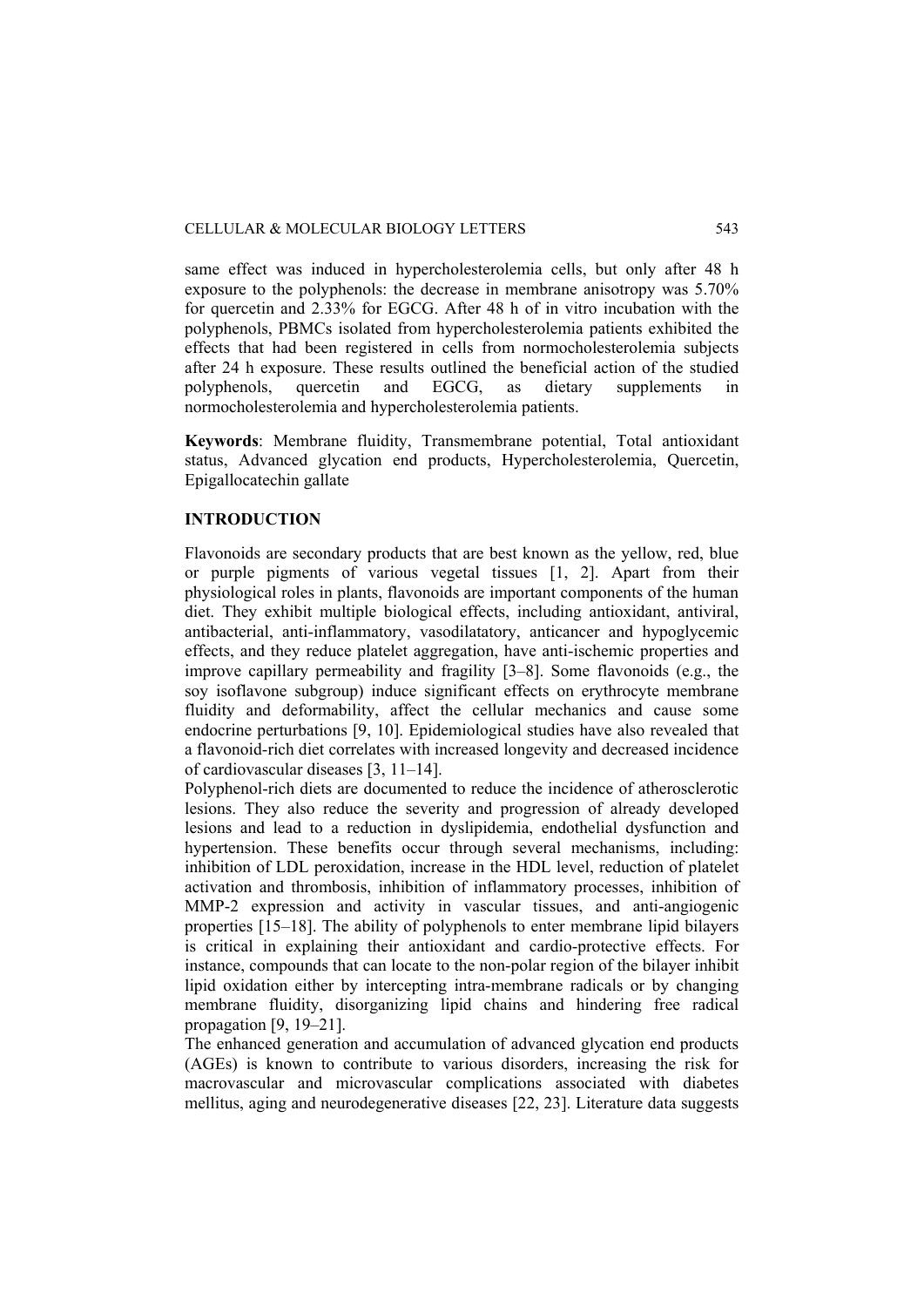that AGEs are decreased by some statins, which makes them useful for assessment in correlation with dyslipidemia [22].

We previously studied the effects induced by two polyphenol compounds – quercetin and epigallocatechin gallate (EGCG) – in different models of natural and artificial membranes. We demonstrated that the antioxidant effects of quercetin and EGCG correlate with their ability to modulate membrane anisotropy in a dose-dependent manner [19]. The study was performed on constitutively proliferating human cell lines (Jurkat T lymphoblasts and U937 monocytic cells), corresponding to peripheral leukocytes, in order to further translate the effects to in vivo human studies. We were looking for a reduction in the cardio-vascular risk mediated by the two compounds.

We previously demonstrated that the effect of short exposure (20 min) to the two polyphenols on peripheral blood mononuclear cells (PBMCs) correlates with inflammatory markers indicating endothelial dysfunction (MCP-1) and with the level of insulin resistance [24]. In this study, we used PBMCs isolated from patients with hypercholesterolemia and/or hyperglycemia to demonstrate the ability of the investigated compounds to reduce the cardio-vascular risk associated with insulin resistance and dyslipidemia.

We also evaluated the effect of the two polyphenols on the membrane of small unilamellar vesicles of 2-dimyristoyl-sn-glycero-3-phosphocholine with different amounts of cholesterol [25] and found that polyphenols modulate the transition from the gel phase to the liquid crystalline phase by rendering a more stable membrane in a dose-dependent manner (for quercetin) and independent of concentration (for EGCG).

The aim of this study was to investigate the changes that take place in the PBMC membrane of cells isolated from hypercholesterolemia (HC) patients compared to the changes in those from normocholesterolemia (NC) subjects. PBMCs were selected as the cellular model because they are involved in the initiation and pathological evolution of atherosclerotic lesions. Recent data suggest that the expression of genes such as IL4 in PBMCs could be a useful tool in the diagnosis of femoral artery atherosclerosis in asymptomatic patients [26]. Rentoukas et al. used PBMCs to study endothelial dysfunction associated with metabolic syndrome and proved that in patients with metabolic syndrome characterized by a strong dyslipidemia profile and low diabetes prevalence, significant telomerase activity was detected in circulating PBMCs, along with elevated markers of inflammation and endothelial dysfunction [27].

The results for the PBMC membranes were correlated with the levels of AGEs, the susceptibility to induced lipid peroxidation and the total antioxidant status (TAS) in plasma samples from the patients. We assessed the effects of quercetin and EGCG when cells were exposed in vitro for a prolonged time (24 and 48 h) to the mentioned compounds at a physiologically relevant concentration (10  $\mu$ M). The exposure time was selected to simulate the chronic use of the tested compounds in the diet or in dietary supplements, when flavonoid blood levels are constantly elevated for a long period of time. However, the period was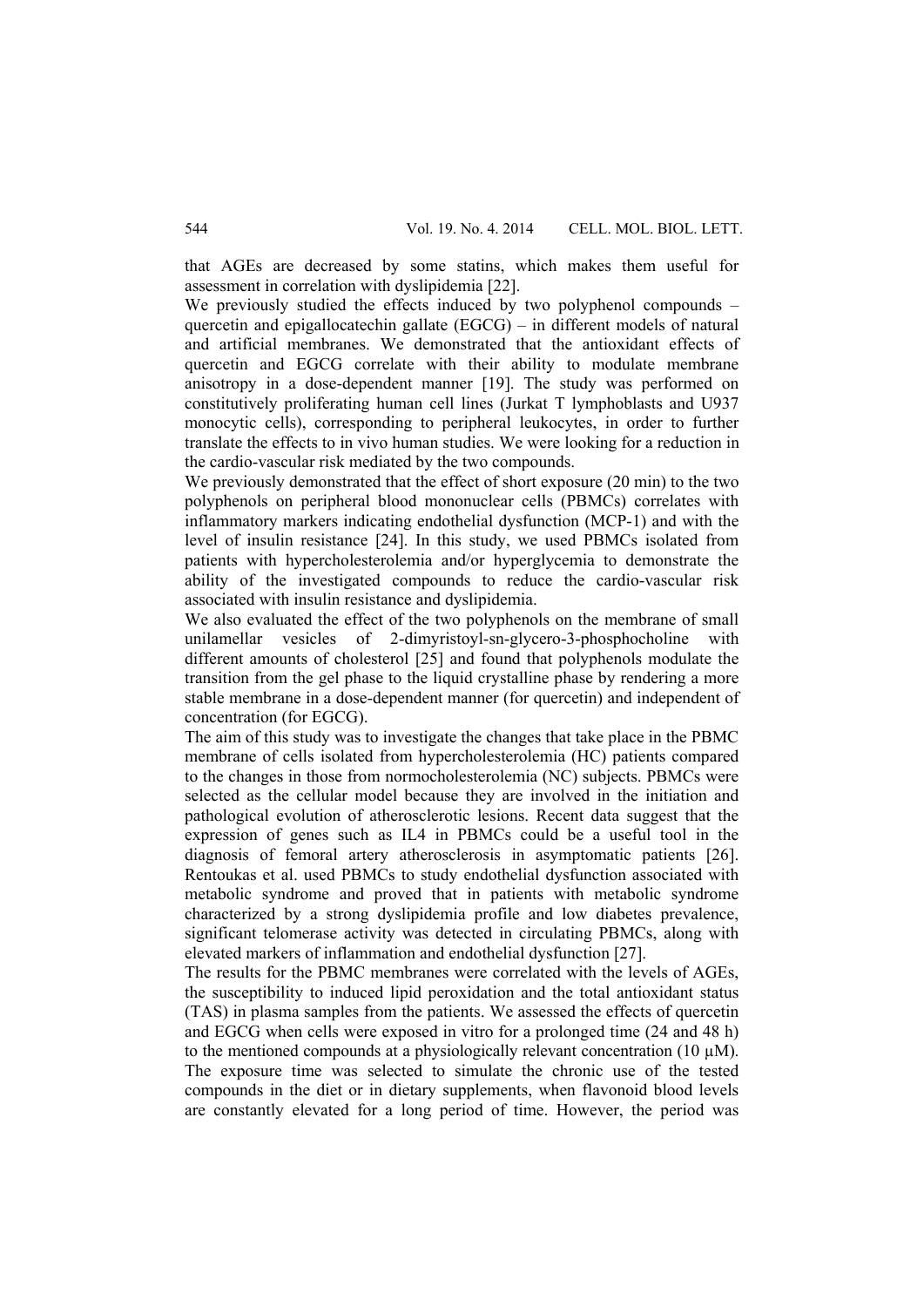limited to 48 h to avoid degradation of the flavonoids and other phenomena linked to the metabolism of cells maintained in culture for a prolonged time.

### **MATERIALS AND METHODS**

## **Polyphenols**

HPLC-grade quercetin dihydrate (code 551600, > 95% purity, Calbiochem – Merck-Millipore) and epigallocatechin gallate (code E4143, purity  $\geq$  95%, Sigma) were used in the cellular experiments without any prior chemical preparation. Stock solutions (10 mM) of the two polyphenols, respectively prepared in DMSO and water, were kept at –20°C between experiments.

#### **Biological samples**

The investigated group consisted of 25 subjects (12 NC subjects and 13 HC patients) that reported for their annual check-up at the Humanitas Medical Biochemical Analysis Laboratory in Bucharest. All of the patients gave informed consent for the study. The experiments were performed in vitro on cells isolated from human blood samples. Patients with severe renal, hepatic or hematological disease, overt cardiovascular disease, or malignancy were excluded from the study. None of the subjects had taken supplements containing known antioxidants (vitamin C, vitamin E, probucol, etc.) in the two weeks prior to the study. The selected subjects were non-smokers and had not consumed green or black tea in the two days prior to the visit. Fasting venous blood samples drawn on heparin as the anticoagulant were used for PBMC isolation, which was performed as previously described [24] using the gradient density centrifugation method on Hystopaque 1077 (Sigma-Aldrich). The resulting platelet-rich plasma was used for the evaluation of AGEs and hydroxiperoxides generation. The study was approved by the Ethics Committee of the Humanitas Medical Center and was carried out according to the principles of the Declaration of Helsinki (2000).

#### **In vitro PBMC treatment**

The PBMCs isolated from each patient were washed 3 times in RPMI 1640 culture medium and the cell density was adjusted to  $10^5$  cells/ml [24]. From each sample, cells were divided into three aliquots that were cultivated for 24 and 48 h respectively in RPMI 1640 medium supplemented with 10% heat-inactivated fetal calf serum (FCS), at  $37^{\circ}$ C in a  $5\%$  CO<sub>2</sub> atmosphere. One cell aliquot constituted the control, the second was cultivated in presence of 10 µM quercetin, and the third was cultivated in the presence of 10 µM EGCG. Previous experiments showed that the small amount of DMSO in which quercetin was dissolved did not affect any of the investigated parameters [19].

#### **Biochemical evaluation**

Plasma samples were used for the metabolic evaluation of the patients. Fasting plasma glucose (Gli), total cholesterol (TC), HDL-cholesterol and triglycerides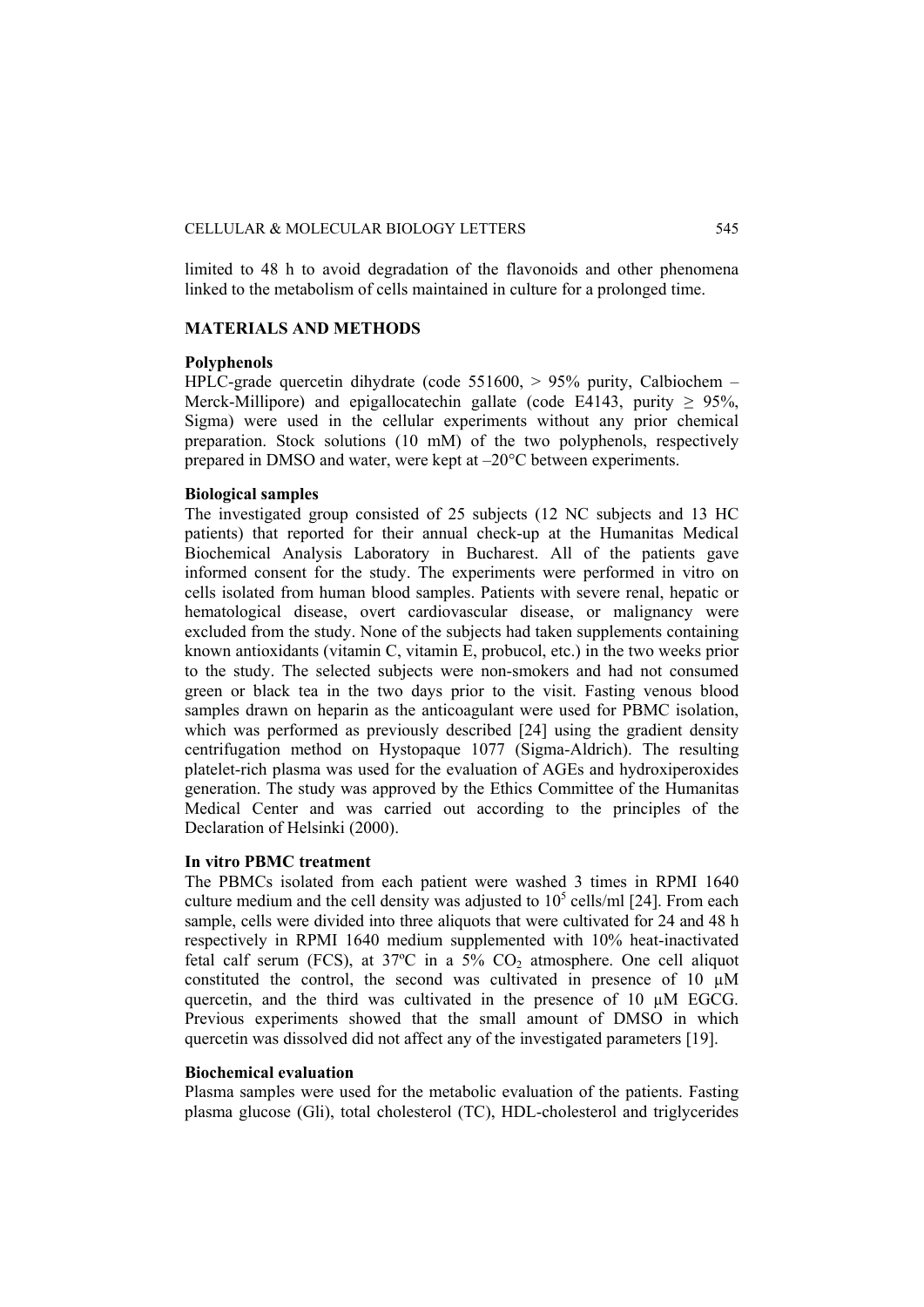(TG) were assayed on an Olympus 400 analyzer with BIORAD and RANDOX commercial kits. The total antioxidant status (TAS) was analyzed using the colorimetric TAS Randox kit (NX 2332, Randox laboratories), based on the inhibition of the production of 2,2'-Azino-di-[3-ethylbenzthiazoline sulphonate]  $(ABTS<sup>+</sup>)$  ion [28], according to the manufacturer's instructions [29].

#### **Fluorescence anisotropy assay**

The cell membrane anisotropy measurements were performed using the anisotropy value of 1-(4-trimethylammoniumphenyl)-6-phenyl-1,3,5-hexatriene p-toluensulfonate (TMA-DPH), which was purchased from Life Technologies Inc. (T204, Molecular Probes). The method was a steady-state fluorescence polarization experiment, as described previously [30, 31]. Briefly, cell suspensions of  $10^5$  cells/ml were incubated with 2  $\mu$ M TMA-DPH for 2 minutes at 37ºC in the dark, and then the fluorescence signal was recorded on a LS 50B spectrofluorimeter (Perkin Elmer Ltd.). The fluorescence anisotropy of TMA-DPH-labeled PBMCs was evaluated on the day of blood collection (baseline) and after in vitro incubation for 24 and 48 h with the polyphenols. In the last case, a control sample of cells incubated in the same culture media without polyphenols was also tested. The calculation of the fluorescence anisotropy (*r*) was performed according to equation (1):

$$
r = \frac{I_{vv} - GI_{vh}}{I_{vv} + 2GI_{vh}}\tag{1}
$$

where *Ivv*, *Ivh*, *Ihv* and *Ihh* denote the emission intensity (excitation at 340 nm, emission at 425 nm) when the polarizers in the excitation and emission beams were oriented vertical–vertical, vertical–horizontal, horizontal–vertical and horizontal–horizontal, respectively, and  $G = I_{hv}/I_{hh}$  is an instrumental factor [32]. Membrane fluidity is proportional to the inverse of the squared anisotropy value (i.e. the higher the anisotropy value, the less fluid the membrane), as stated previously [30, 32].

#### **Transmembrane potential evaluation**

Bis- $(1,3$ -dibutylbarbituric acid) trimethine oxonol, DiBAC<sub>4</sub>(3) from Life Technologies Inc. (B438, Molecular Probes) was used as a fluorescent probe for the evaluation of the transmembrane potential [31, 33]. PBMCs  $(10<sup>5</sup>$  cells/ml) were incubated with 2  $\mu$ M DiBAC $_4$ (3) for 2 min at 37°C in the dark. Using a LS 50B spectrofluorimeter (Perkin Elmer Ltd.), DiBAC<sub>4</sub>(3)-labeled PBMCs were excited at 493 nm and fluorescence emission spectra were collected within the range 500 to 600 nm. Emission was measured at the peak, at 517 nm. Fluorescence intensity was measured at the baseline and after incubation of the cells with quercetin or EGCG. The membrane potential changes were evaluated as the absolute value of the fluorescent signal intensity.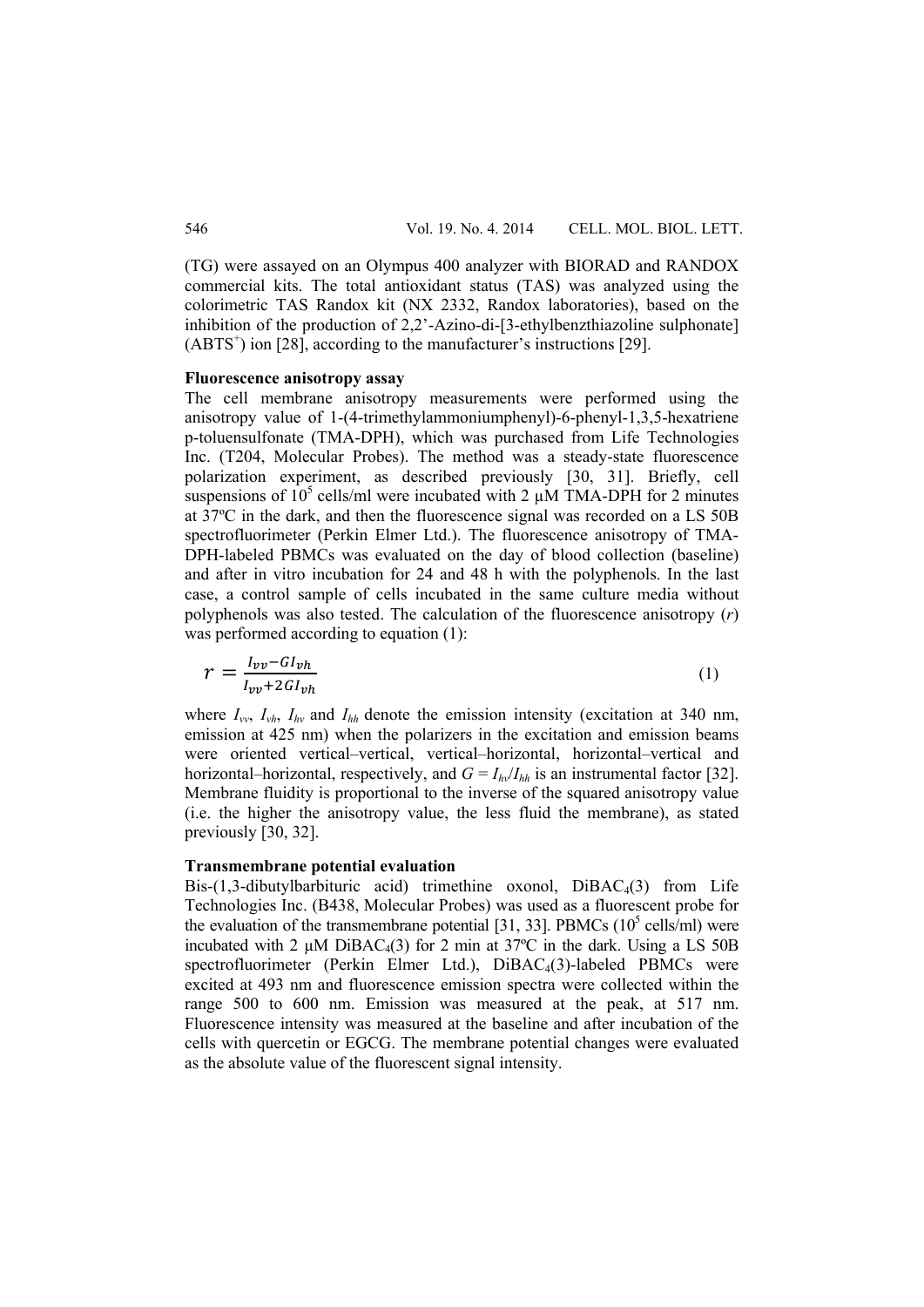## CELLULAR & MOLECULAR BIOLOGY LETTERS 547

### **Measurement of hydroperoxides generation**

We used DPPP (diphenyl-1-pyrenylphosphine) to evaluate the lipid peroxidation processes in vitro. DPPP (code D7894, Life Technologies Inc., Molecular Probes) was dissolved in dimethylsulfoxide (DMSO) at a concentration of 5 mM. Previous experiments showed that DMSO (present at less than 1% in the biological samples) did not influence the measurements [19]. After the addition of DPPP at a final concentration of 5 μM, the biological samples were incubated for 20 min at room temperature, in the dark, then DPPP-labeled samples were treated with 10 µM cumene hydroxiperoxide (code 247502, technical grade, from Aldrich) to induce DPPP-oxide formation. The process was assessed by measuring the fluorescence emission spectra between 360 nm and 410 nm, with excitation at 351 nm, every minute, for 5 min, using a LS 50B spectrofluorimeter (Perkin Elmer Ltd.). The fluorescence intensity maximum was measured at 380 nm [34].

# **Evaluation of AGEs**

The plasma level of fluorescent AGEs was evaluated using a spectrofluorimetric method [35]. Plasma samples were diluted 1:25 with PBS and excited at 350 nm. The emission was registered between 350 nm and 550 nm. Fluorescence of PBS alone was subtracted from each data set.

### **Fluorescence measurements**

All the fluorescence measurements were carried out using a steady state LS 50B Perkin Elmer spectrofluorimeter equipped with an externally thermostated cell holder and a fluorescence polarization accessory.

### **Statistical analysis**

Results were expressed as the mean  $\pm$  standard deviation (SD). Inter- and intragroup differences were evaluated using the Mann Whitney U test, assuming that the groups included rather few subjects, and probably conform to a nonparametric distribution for the tested parameters. Differences were considered significant for  $p < 0.05$ .

# **RESULTS**

The cellular parameters investigated in this study were chosen considering that proper anisotropy, transmembrane potential and low levels of lipid peroxides might constitute indicators for membrane integrity and function, which reflect on the overall cell functioning.

### **General metabolic and redox profile of the selected group**

Results were analyzed in correlation with the levels of AGEs, TAS and DPPPoxide generation in the plasma of the selected subjects. The baseline plasma parameters relevant for our study are presented in Table 1.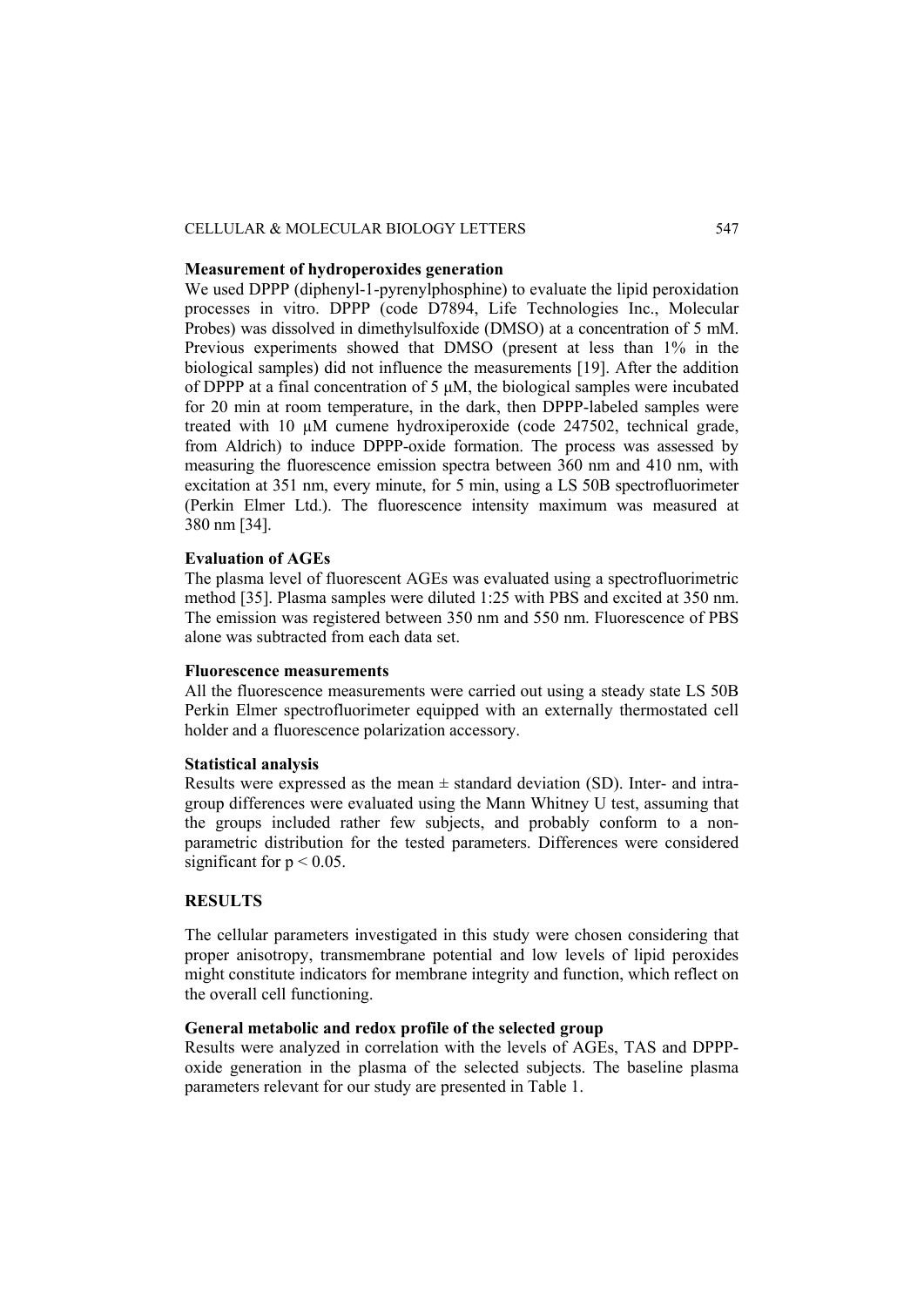Table 1. Relevant plasma biochemical parameters of the investigated NC and HC subjects.

| Biochemical parameter           | Normocholesterolemia group<br>$(NC, n = 12)$ | Hypercholesterolemia group<br>$(HC, n = 13)$ |
|---------------------------------|----------------------------------------------|----------------------------------------------|
| Fasting plasma glucose (mg/d)   | $105.11 \pm 9.86$                            | $120.27 \pm 32.22$                           |
| Total cholesterol $(mg/d)$      | $129.49 \pm 13.89$                           | $269.30 \pm 26.51*$                          |
| $HDL$ (mg/dl)                   | $43.02 \pm 16.38$                            | $43.80 \pm 0.95$                             |
| Triglycerides (mg/dl)           | $124.69 \pm 38.81$                           | $167.31 \pm 67.47$                           |
| TAS (µM Trolox equivalents/l)   | $2.71 \pm 0.90$                              | $1.69 \pm 0.51*$                             |
| AGEs (fluorescence units)       | $524.85 \pm 68.98$                           | $624.96 \pm 134.59*$                         |
| DPPP oxide (fluorescence units) | $231.71 \pm 133.54$                          | $299.36 \pm 88.39*$                          |

The values are expressed as the mean  $\pm$  SD. \*p < 0.05 HC vs. NC

The level of total cholesterol was significantly different between the two groups of subjects, but the levels of HDL, glucose blood level and triglycerides were not. The recorded TAS values, which were higher for the NC group, confirmed the generally known fact that hypercholesterolemia is characterized by a lower endogenous antioxidant activity. This point is strengthened by the results obtained for the plasma AGE level, which was significantly higher for the HC group than for the NC one ( $p = 0.046$ ).

According to the literature, hydroperoxides exogenously added to biological samples that were treated with DPPP induced an increase in fluorescence. The effect was very small if the peroxidation was induced with  $H_2O_2$ , but was significant and very rapid in the case of organic hydroperoxides. We observed that, in the case of HC patients, the generation of hydroperoxides in the plasma under the effect of cumene peroxide was significantly more intense than in samples from NC subjects ( $p = 0.008$ ; Table 1).

Our results showed that there was an inverse correlation of the values obtained for DPPP-oxide and TAS in the plasma samples of the selected patients. The HC group, characterized by a reduced TAS value, generated an increased level of DPPP-oxide fluorescence (299.36  $\pm$  88.39 relative fluorescence units). The NC group was characterized by significantly higher values of TAS ( $p = 0.019$ ) and a lower DPPP-oxide generation  $(231.71 \pm 133.54$  relative fluorescence units).

### **Effects of the tested polyphenols on the membrane anisotropy of PBMCs**

PBMC membrane anisotropy for HC patients was lower compared to the value corresponding to the control group (Table 2). The membrane anisotropy of untreated cells significantly increased after 24 and 48 h of cultivation, compared to baseline values. The increase was stronger in the case of HC patients (88.98% increase at 24 h and 111.54% at 48 h) compared to the NC subjects (63.1% increase at 24 h and 73.96% at 48 h; variations are calculated using the mean value for each group).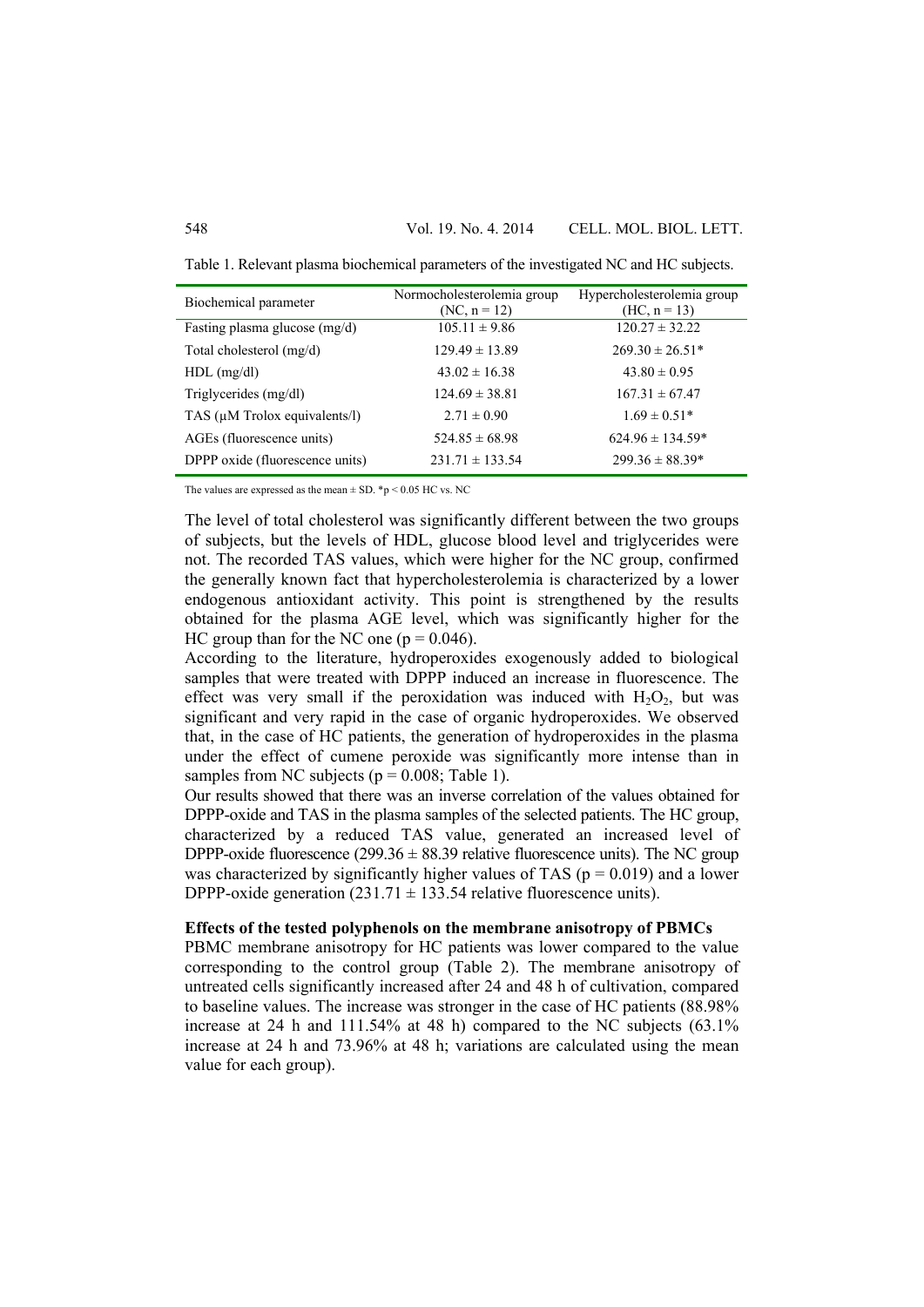Table 2. Anisotropy values (*r*) for PBMCs after 24 and 48 h of incubation with quercetin and EGCG.

| Group                           | Untreated cells                 | $+10 \mu M$ quercetin          | $+10 \mu M EGCG$      |
|---------------------------------|---------------------------------|--------------------------------|-----------------------|
| 0 h incubation (harvesting day) |                                 |                                |                       |
| NC                              | $0.0888 \pm 0.0248$             |                                |                       |
| HС                              | $0.0771 \pm 0.0131^{\dagger}$ * |                                |                       |
| 24 h incubation                 |                                 |                                |                       |
| NC                              | $0.1448 \pm 0.0541$             | $0.1343 \pm 0.0475$            | $0.1276 \pm 0.0521$   |
| $%$ change                      | $\uparrow 63.10^{#}$            | $17.25$ <sup>§*</sup>          | $11.88$ <sup>§*</sup> |
| HС                              | $0.1457 \pm 0.0567$             | $0.1557 \pm 0.0560$            | $0.1523 \pm 0.0556$   |
| $%$ change                      | 188.98#*                        | $16.86$ <sup>§</sup>           | $14.53^{\frac{6}{5}}$ |
| 48 h incubation                 |                                 |                                |                       |
| NC                              | $0.1545 \pm 0.0270$             | $0.1517 \pm 0.0388$            | $0.1510 \pm 0.0263$   |
| $%$ change                      | $173.96^{\text{*}}*$            | $\downarrow$ 1.82 <sup>§</sup> | 12.26 <sup>§</sup>    |
| HС                              | $0.1631 \pm 0.0495$             | $0.1538 \pm 0.0383$            | $0.1593 \pm 0.0380$   |
| $%$ change                      | $111.54$ <sup>#*</sup>          | $\downarrow$ 5.70 <sup>§</sup> | $12.33^{\frac{8}{3}}$ |

The values are expressed as the mean  $\pm$  SD, \*p < 0.05. Statistical significance was analyzed on harvesting day for HC compared to NC  $(\dot{b})$ . Values at 24 and 48 h were compared to the corresponding ones obtained on harvesting day  $(\dot{a})$ . For 24 and 48 h exposure to polyphenols, the results were analyzed for treated cells compared to untreated ones  $(\delta)$ .

After 24 and 48 h of incubation with the tested polyphenols, the membrane anisotropy of PBMCs isolated from NC subjects decreased compared to the control group. After 24 h the changes were significant (7.25% under the effect of quercetin and 11.88% under the effect of EGCG), but the effect following 48 h exposure was negligible in the NC cells.

For PBMCs from HC patients, following 24 h exposure to polyphenols, a further increase in the membrane anisotropy was registered. The anisotropy decrease (as observed in normal cells) was obtained only after 48 h of incubation with the tested polyphenols (5.70% under the effect of quercetin and 2.33% under the effect of EGCG). Our results showed that the general trend for the anisotropy response of PBMCs to flavonoid exposure (as indicated by the results obtained for NC) was a decrease, thus reflecting an increase in membrane fluidity (membrane "softening").

**Effects of the tested polyphenols on the transmembrane potential of PBMCs**   $DiBAC<sub>4</sub>(3)$  is a slow-response potential-sensitive probe that can enter depolarized cells. It binds to membrane proteins, exhibiting enhanced fluorescence. An increase in depolarization results in additional influx of the anionic dye, leading to increased fluorescence. Conversely, hyperpolarization (increase in the absolute value of the membrane potential) is indicated by a decrease in fluorescence.

The baseline transmembrane potential of PBMCs was higher for NC subjects, compared to the HC group (Table 3). Incubation of PBMCs with RPMI and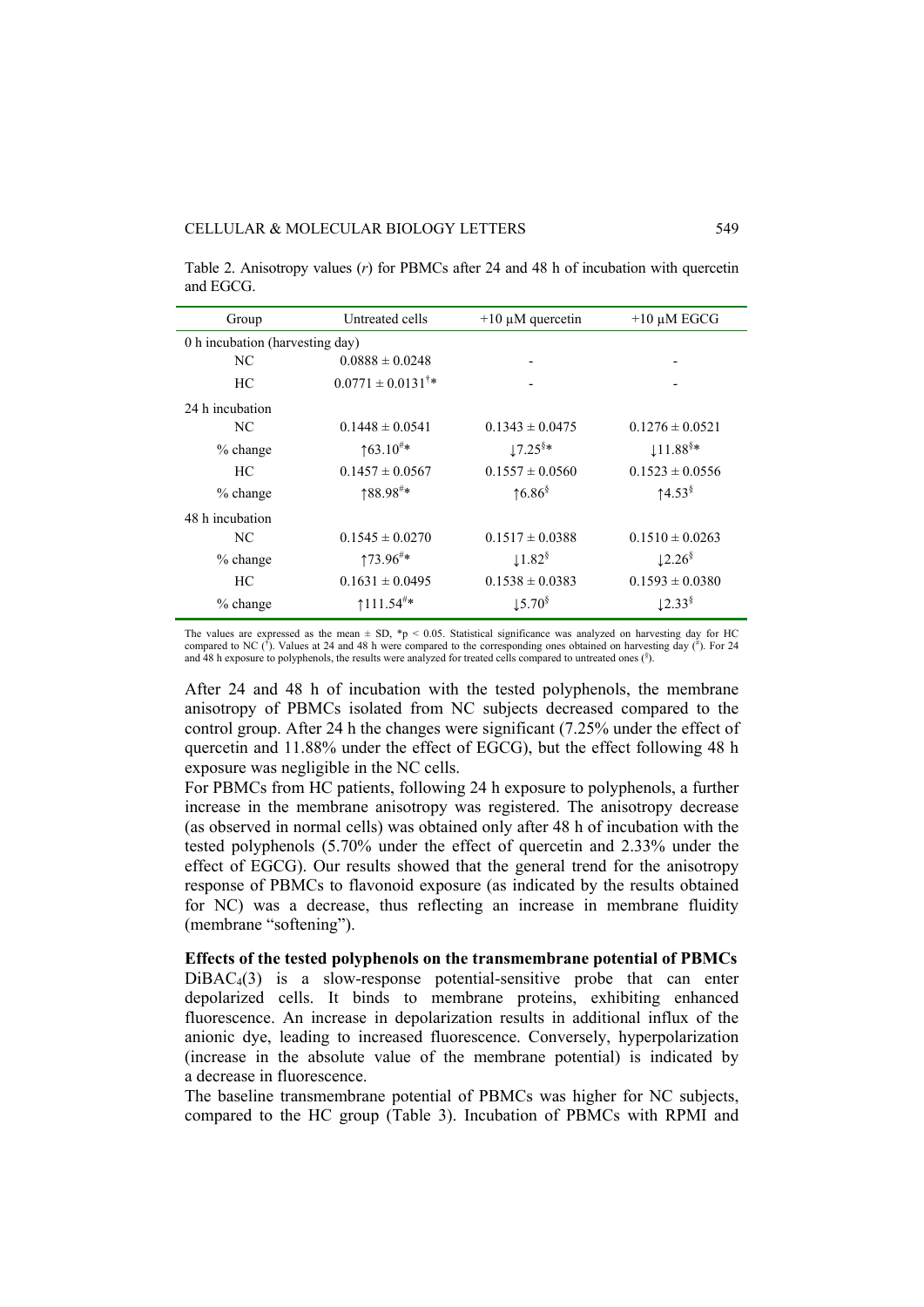FCS, in the absence of polyphenols, induced cellular depolarization, which was stronger in the case of HC cells (86.90% at 24 h and 122.09% at 48 h), compared to NC ones (82.31% at 24 h and 95.88% at 48 h).

The tested polyphenols induced the decrease of the fluorescence signal, thus showing a hyperpolarizing action. The effect was higher in the case of HC cells at 24 h (3.26% fluorescence decrease under the effect of quercetin and 6.92% decrease under EGCG effect for NC group; 8.90% fluorescence decrease under the effect of quercetin and 8.34% decrease under the effect of EGCG for HC cells). At 48 h, the same hyperpolarizing tendency was observed for both HC and NC cells. As such, the response of HC and NC cells to flavonoids in terms of transmembrane potential changes was a tendency to lower the depolarization normally observed at 24 and 48 h of cell cultivation (Table 3).

Table 3. The transmembrane potential (expressed as  $DiBAC<sub>4</sub>(3)$  absolute value of fluorescence intensity) for PBMCs after 24 and 48 h of incubation with quercetin and EGCG**.**

| Group                           | Untreated cells                | $+10 \mu M$ quercetin          | $+10 \mu M EGCG$                     |  |
|---------------------------------|--------------------------------|--------------------------------|--------------------------------------|--|
| 0 h incubation (harvesting day) |                                |                                |                                      |  |
| NC.                             | $177.90 \pm 44.05$             |                                |                                      |  |
| HС                              | $161.18 \pm 30.27^{\dagger}$ * |                                |                                      |  |
| 24 h incubation                 |                                |                                |                                      |  |
| NC                              | $324.34 \pm 46.09$             | $313.76 \pm 55.76$             | $301.88 \pm 32.76$                   |  |
| % change                        | $182.31^{\#}$ *                | $\downarrow$ 3.26 $\delta$     | $\downarrow$ 6.92 <sup>§</sup>       |  |
| HС                              | $301.24 \pm 92.35$             | $274.44 \pm 178.55$            | $276.12 \pm 149.50$                  |  |
| $%$ change                      | $186.90^{#*}$                  | $18.90$ <sup>§*</sup>          | $18.34$ <sup>§*</sup>                |  |
| 48 h incubation                 |                                |                                |                                      |  |
| NC.                             | $348.47 \pm 55.98$             | $307.84 \pm 38.74$             | $325.70 \pm 72.33$                   |  |
| $%$ change                      | 195.88 <sup>#</sup> *          | $11.66$ <sup>§*</sup>          | $\downarrow$ 6.53 $\rm$ <sup>§</sup> |  |
| HС                              | $357.97 \pm 58.28$             | $341.59 \pm 68.77$             | $311.45 \pm 66.31$                   |  |
| $%$ change                      | $122.09^{\text{\#}}*$          | $\downarrow$ 4.58 <sup>§</sup> | $13.00$ <sup>§*</sup>                |  |

The values are expressed as the mean  $\pm$  SD, \*p < 0.05. Statistical significance was analyzed on harvesting day for HC compared to NC ( $\hat{J}$ ). Values at 24 and 48 h were compared to the corresponding ones obtained on h and 48 h exposure to polyphenols, the results were analyzed for treated cells compared to untreated ones  $(\delta)$ .

# **DISCUSSION**

Long-term consumption of a polyphenol-rich diet is associated with a reduction of cardio-vascular (CVD) risk, according to the literature [11, 12]. This study aimed to assess the effects of prolonged in vitro exposure to quercetin and EGCG (exposure time of 24 and 48 h, respectively) on the membrane anisotropy and transmembrane potential of PBMCs isolated from NC subjects and HC patients. We performed the study on PBMCs because these cells are directly involved in the development of CVD generally associated with hypercholesterolemia. The aim of the study was to investigate whether the ability of polyphenols to reduce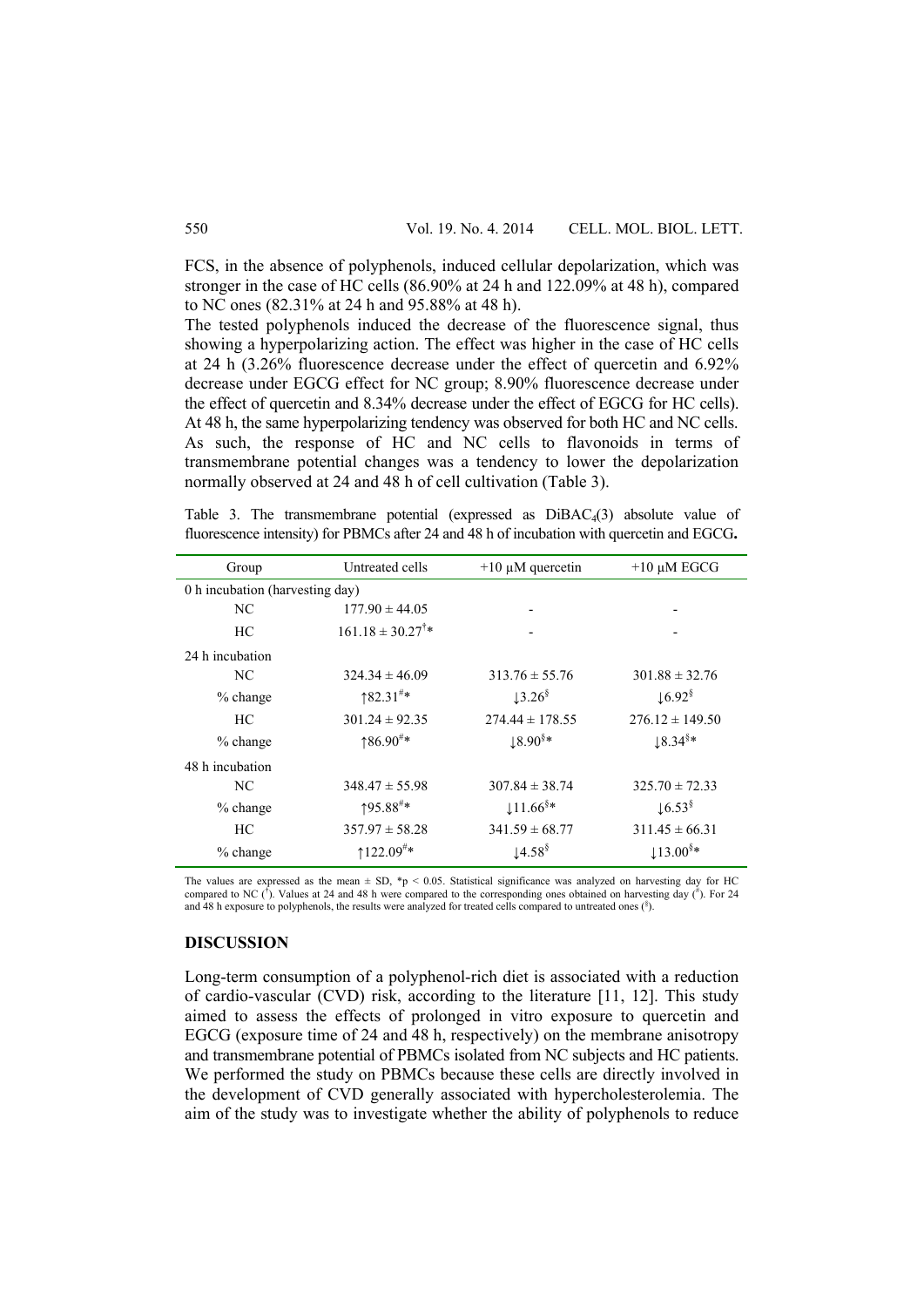#### CELLULAR & MOLECULAR BIOLOGY LETTERS 551

CVD incidence might be correlated to their effect on cell membranes. Biophysical membrane parameters (membrane anisotropy and transmembrane potential) were analyzed in correlation with redox status markers in the plasma (AGE level, total antioxidant status and susceptibility to induced lipoperoxidation via the measurement of hydroxiperoxide generation).

The consumption of antioxidant supplements was limited for the selected patients for two weeks prior to the study in order to allow the evaluation of their endogenous antioxidant status and the total hydroperoxide level in the plasma. It was assumed that these parameters are influenced by the fat-soluble molecules, which are characterized by their tendency to remain in the system for prolonged periods of time.

This study was a preliminary one, with a quite small number of subjects included in the experiments, so there is an inherent limited statistical power of the study.

AGEs result from the non-enzymatic glycation and oxidation of proteins and lipids. Under normal physiological conditions, AGEs are formed at a very slow rate. Their production is accelerated in ageing, inflammatory conditions, and in cases of hyperglycemia and oxidative stress [34–39]. Various studies showed that AGEs impaired vascular function by accumulating in the vessel wall and by quenching the nitric oxide released as an endogenous vasodilatatory and antithrombotic molecule, thereby potentially impacting on vascular relaxation and function. AGEs bound to their specific receptors (RAGE) in the endothelium triggered the production of reactive oxygen intermediates [39–42]. Therefore, AGEs induce vascular pathological changes through direct and also through an indirect (redox stress) mechanism.

TAS evaluation is generally used to assess the overall capacity of the body to fight against reactive oxygen species. TAS evaluation is also used in research settings for the in silico evaluation of a biological sample's ability to neutralize reactive oxygen species. The lower the TAS value, the lower the antioxidant capacity of the sample.

DPPP added to the plasma samples reacted with lipids (including lipoprotein particles), so the fluorescence increase registered after cumene peroxide addition reflected the peroxidation of lipids. In order to confirm the results obtained by this method, we correlated them with TAS values. Our results showed that, for HC patients, the plasma lipid peroxidation susceptibility was higher than in the case of NC subjects. In the case of HC patients, the level of TAS was significantly reduced compared to NC ones, allowing a more intense oxidation of lipids and lipoproteins in plasma. The same kind of difference was obtained for the AGE levels.

Our study aimed to correlate the cell membrane properties with the parameters that characterize the extracellular environment (plasma). This is a limitation of our approach due to the lack of data regarding the intracellular antioxidant systems. Regarding the correlation with the glutathione system, Pytel et al. performed a study on red blood cells isolated from patients with previous myocardial infarction and proved that no differences in glutathione peroxidase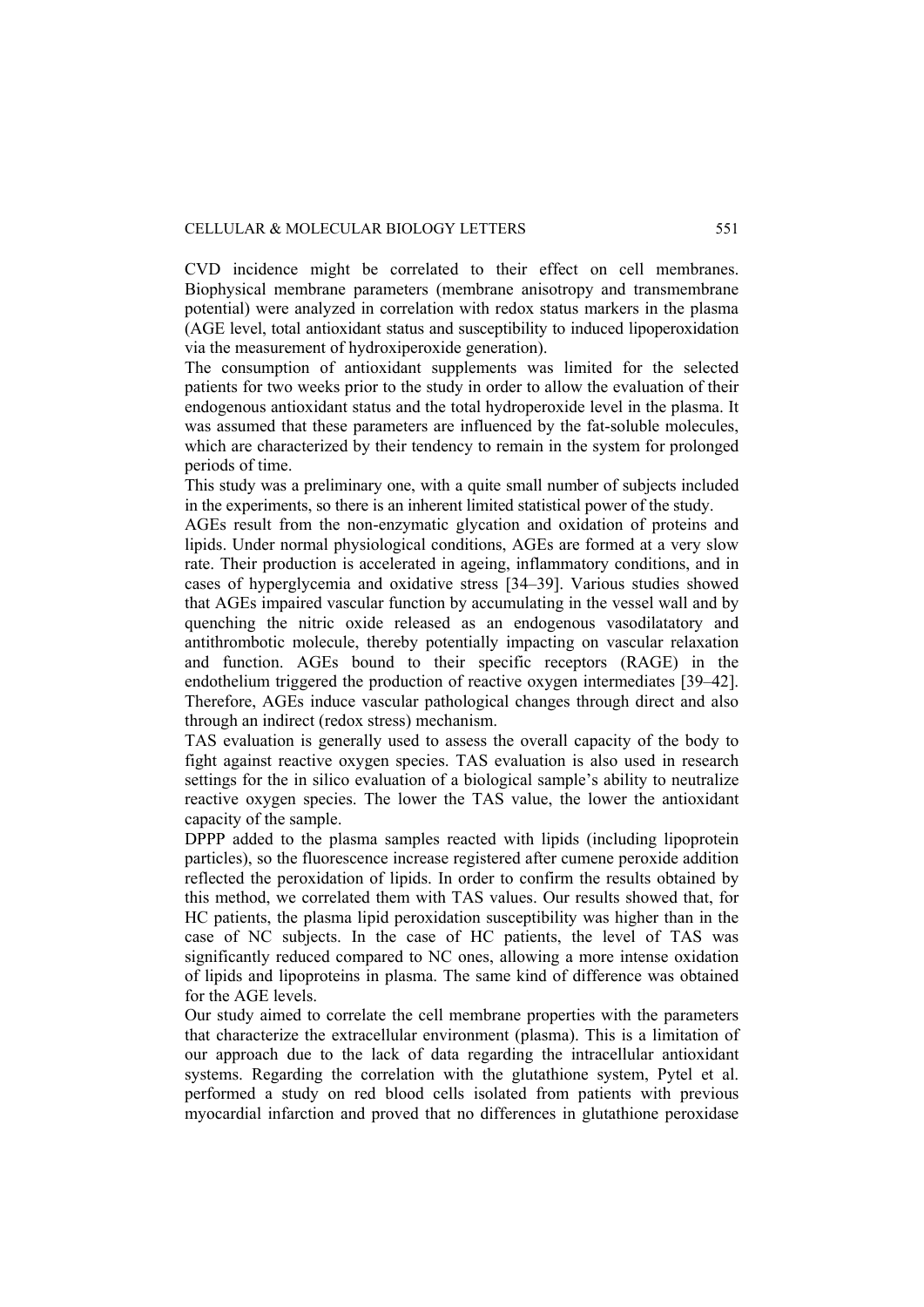activity or in the level of SH groups were observed between patients with CVD in comparison to healthy controls [43], even if there was an increase in the level of lipid peroxidation (13%) and total cholesterol (19%), and a decrease in membrane fluidity (14%) in the sub-surface layers and in the deeper layers of erythrocyte membrane (7%). Ziobro et al. observed that the concentration of thiol groups in erythrocyte membranes from patients with metabolic syndrome was significantly lower (about 16%) compared to the control group. The results were correlated with a substantially lower membrane fluidity (metabolic syndrome vs. control) [44].

The biochemical profile of the investigated patients indicated the increase in the CVD risk for HC patients compared to NC subjects. This type of risk is associated with changes in the membrane function of PBMCs, which have an increased tendency to infiltrate under the endothelium. In order to support this theory, the membrane anisotropy of PBMCs isolated from the selected patients and the transmembrane potential were evaluated at baseline and after prolonged in vitro exposure (24 and 48 h) to two polyphenols (Q and EGCG) at physiological exposure levels  $(10 \mu M)$  [15].

Membrane microviscosity and transmembrane potential are among the most important biophysical properties of cell membranes. There are several instances in the literature that argue that the microviscosity of cell membranes is directly influenced by the effect of toxic stimuli. Sergent stated that some xenobiotics (such as tacrine, ximelagatran or ethanol) that induce liver injury increase the hepatocytes membrane fluidity, thus leading to disturbances in the cell function [40]. A role for membrane fluidity in red blood cell deformability and stability was recently suggested [45, 46]. It was proven that at lower alcohol concentrations (methanol, ethanol, propanol and butanol), fluidity gradually increased and the effect was reversed at higher concentrations.

Many studies were devoted to the effect of flavonoids on the cell membrane, using different methods to assess membrane fluidity [10, 21, 47, 48]. Steadystate fluorescence polarization of TMA-DPH bound to the cell membrane was used in this study, as the dye displays in isotropic media-specific fluorescence anisotropy properties, which are changed if the free orientation of the probe is restricted by the local microenvironment: membrane fluidity is proportional to the inverse of squared anisotropy [19, 30, 31].

Polyphenols could affect cell function by modifying plasma membrane structure and physical characteristics, such as fluidity and electrical properties [19, 24, 25, 43, 47–52]. EGCG for example, interacts with the lipid rafts, thus disturbing the downstream activation of signals involved in the allergic response and in cell proliferation [53]. Most flavonoids, mainly due to their lipophilicity, have the tendency to accumulate in biological membranes, particularly in lipid rafts, where they can interact with different receptors and signal transducers and influence their function through the modulation of the lipid-phase behavior [54]. In vitro studies demonstrated that compounds differing in the number of hydroxyl groups showed a broad distribution along the membrane [55].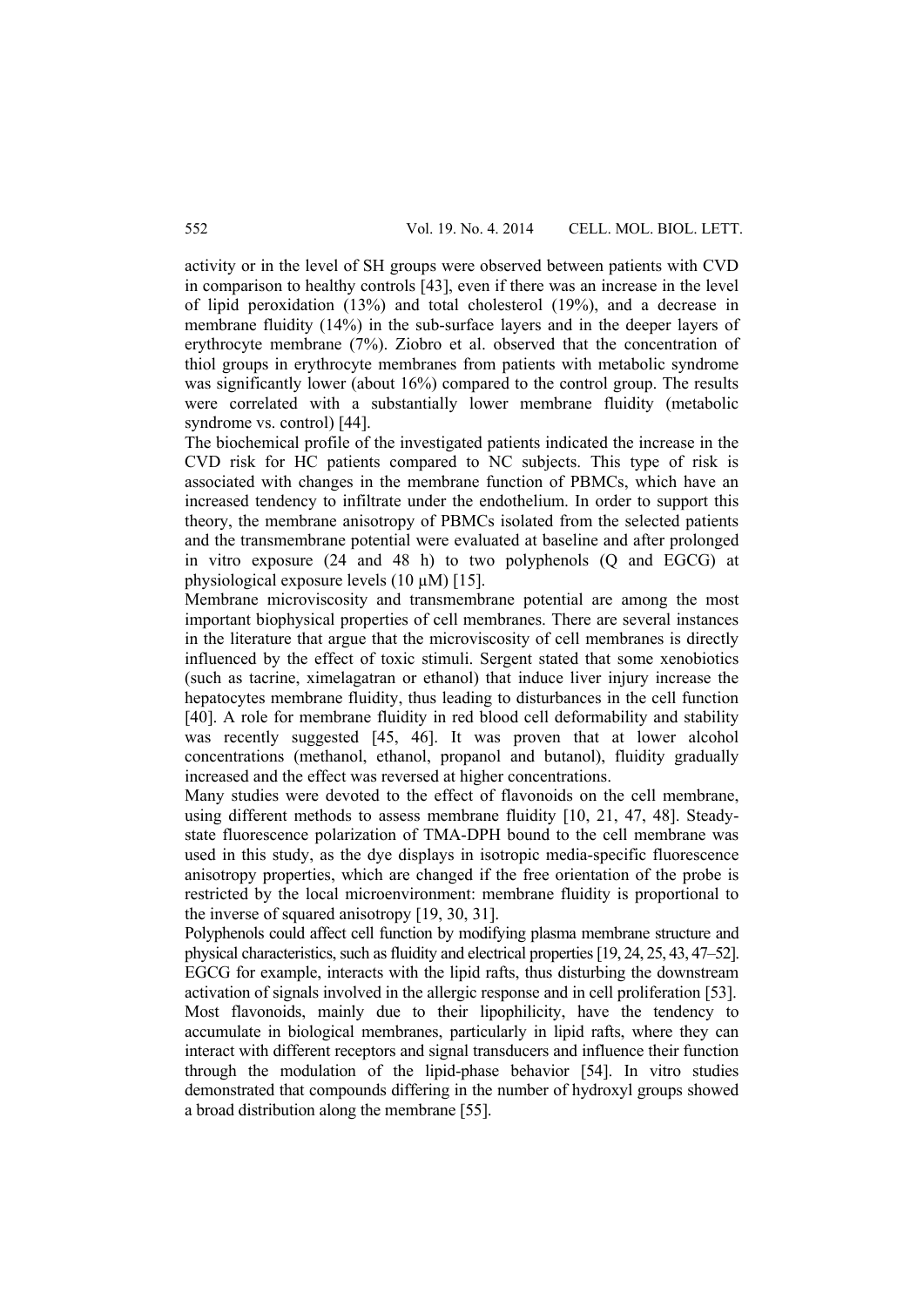There are also studies pointing out that the effects of genistein [21], which is a well-known isoflavone, in combination with cholesterol-lowering therapies inhibited prostate cancer cells by downregulation of the androgen receptor in the lipid raft microdomain, and influenced signal transduction pathways [56].

The results obtained in this study showed that baseline membrane anisotropy of PBMCs was lower for HC patients compared to the NC group. Incubation of PBMCs with RPMI culture media supplemented with 10% FCS led to a significant increase of membrane anisotropy (compared to the baseline value), both at 24 and at 48 h. This is probably due to the ageing process of the cells. The increase was significantly higher in the case of HC cells compared to NC cells, so cell membranes from control subjects proved to be less susceptible to become more rigid in vitro.

Cell membranes have a complex composition, where lipids can be continuously added to or removed from microdomains, depending on the culture media and conditions, thus influencing the physical properties, including fluidity [57–59]. When dealing with cultured mammalian cells, these changes can be sufficient to alter membrane functions. Spector and Yorek believed that the best approach in the study of such alteration is to make functional observations with cultured cells and then explore the mechanism producing these effects with either a reconstituted system or isolated membranes modified by incubation with liposomes [60]. However, this approach needs not only a detailed analysis of the linkages between theoretical and experimental studies, but also different methods to evaluate cell membrane properties [61–63].

Ageing can also influence the cell membrane composition. Naudi et al. stated that during ageing the membrane fatty acid profile changes with increased peroxidizable PUFAs. Consequently, a relative increase in the PUFA content of a membrane would be expected to render the membrane more fluid. Paradoxically, the opposite is systematically reported: membrane fluidity decreases with age, probably due to a change in the cholesterol content of the membrane and the oxidation of membrane components [64].

The polyphenols tested in this study, quercetin and EGCG, induced a decrease in membrane anisotropy (compared to control cells grown in polyphenol free media) after 24 and 48 h of exposure, in the case of NC cells. The same effect was induced in the case of HC cells, but only after 48 h, indicating that a longer time is necessary in order to obtain this effect. Accordingly, there is a tendency for the polyphenols to reduce the changes in the cell membranes and to diminish the rigidity that they exhibit in vitro.

The hyperpolarizing action of the tested polyphenols was induced at 24 and 48 h incubation in both the NC and HC group. At all incubation periods, the level of variation registered for NC cells was significantly lower than the effect obtained for HC cells. Therefore, we can assume that PBMCs isolated from normocholesterolemia environments have an increased stability to outside stimuli, compared to PBMCs isolated from hypercholesterolemia patients.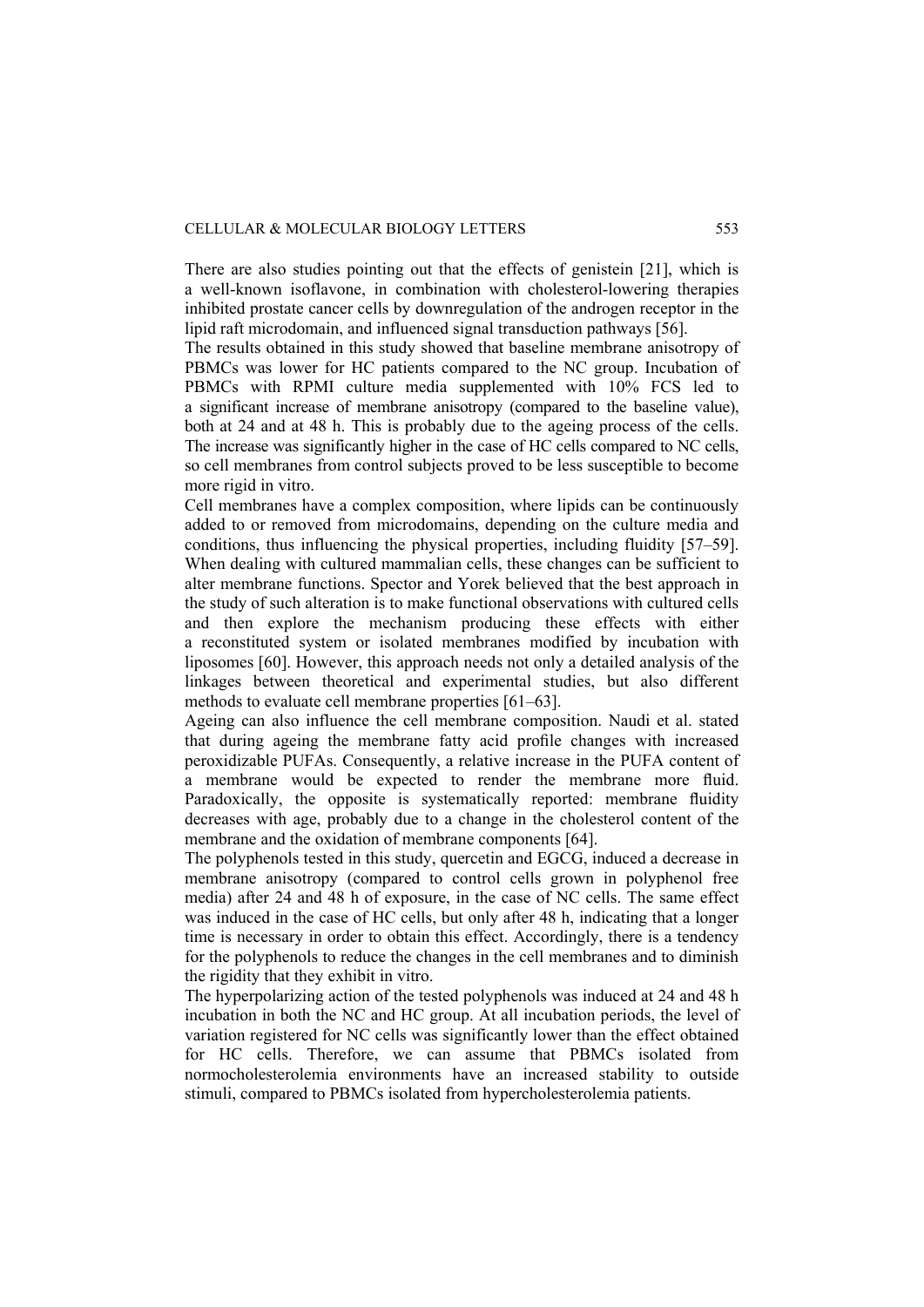Still, we need to point out that not all studies support the beneficial effects of flavonoids. For example, van der Heide et al. suggested that several flavonoids could interfere with thyroid hormone synthesis, inhibiting the organification in thyroid cells, displacing T4 from transthyretin, and leading to disturbances in thyroid hormone availability in the tissues [65]. Also, some flavones and isoflavones had the ability to interfere with the activity of the estrogen receptor  $\alpha$ , to disrupt estrogen pathways and alter the steroid hormone synthesis [66–68].

Flavonoids, like many other antioxidants, can act as pro-oxidants in particular circumstances. Some authors stated the possibility that flavonoid pro-oxidant function could be related to their beneficial actions. One example is EGCG, which reduces  $O_2$  to yield  $H_2O_2$ , thus promoting apoptosis and having bactericidal activity [3].

According to our in vitro results, polyphenols like quercetin and EGCG could be administered as chronic treatment, especially in conditions associated with impaired lipid metabolism, in order to induce the expected effects on PBMC cell membranes. Their effect on the PBMC membrane could represent one of the mechanisms leading to the overall reduction of atherosclerosis and the incidence of cardiovascular events induced by polyphenol-rich diets.

**Acknowledgements.** The study was performed under the CNCSIS (National Council for Scientific Research and Higher Education) grant No. PD 132/30.07.2010 (PD 29/2010).

# **REFERENCES**

- 1. Dykesa, L., Peterson, G.C., Rooney, W.L. and Rooney, L.W. Flavonoid composition of lemon-yellow sorghum genotypes. **Food Chemistry** 128 (2011) 173–179. DOI: 10.1016/j.foodchem.2011.03.020.
- 2. Davies, K.M., Bloor, S.J., Spiller, G.B. and Deroles, S.C. Production of yellow colour in flowers: redirection of flavonoid biosynthesis in Petunia. **The Plant Journal** 13 (1998) 259–266. DOI: 10.1046/j.1365-313X.1998. 00029.x.
- 3. Procházková, D., Boušová, I. and Wilhelmová, N. Antioxidant and prooxidant properties of flavonoids. **Fitoterapia** 82 (2011) 513–523. DOI: 10.1016/j.fitote.2011.01.018.
- 4. Weber, J.M., Ruzindana-Umunyana, A., Imbeault, L. and Sircar, S. Inhibition of adenovirus infection and adenain by green tea catechins. **Antivir. Res.** 58 (2003) 167–173. DOI:10.1016/S0166-3542(02)00212-7.
- 5. Alvesalo, J., Vuorela, H., Tammela, P., Leinonen, M., Saikku, P. and Vuorela, P. Inhibitory effect of dietary phenolic compounds on Chlamydia pneumoniae in cell cultures. **Biochem. Pharmacol.** 71 (2006) 735–741. DOI:10.1016/j.bcp.2005.12.006.
- 6. Widlansky, M.E., Duffy, S.J., Hamburg, N.M., Gokce, N., Warden, B.A., Wiseman, S., Keaney Jr., J.F., Frei, B. and Vita, J.A. Effects of black tea consumption on plasma catechins and markers of oxidative stress and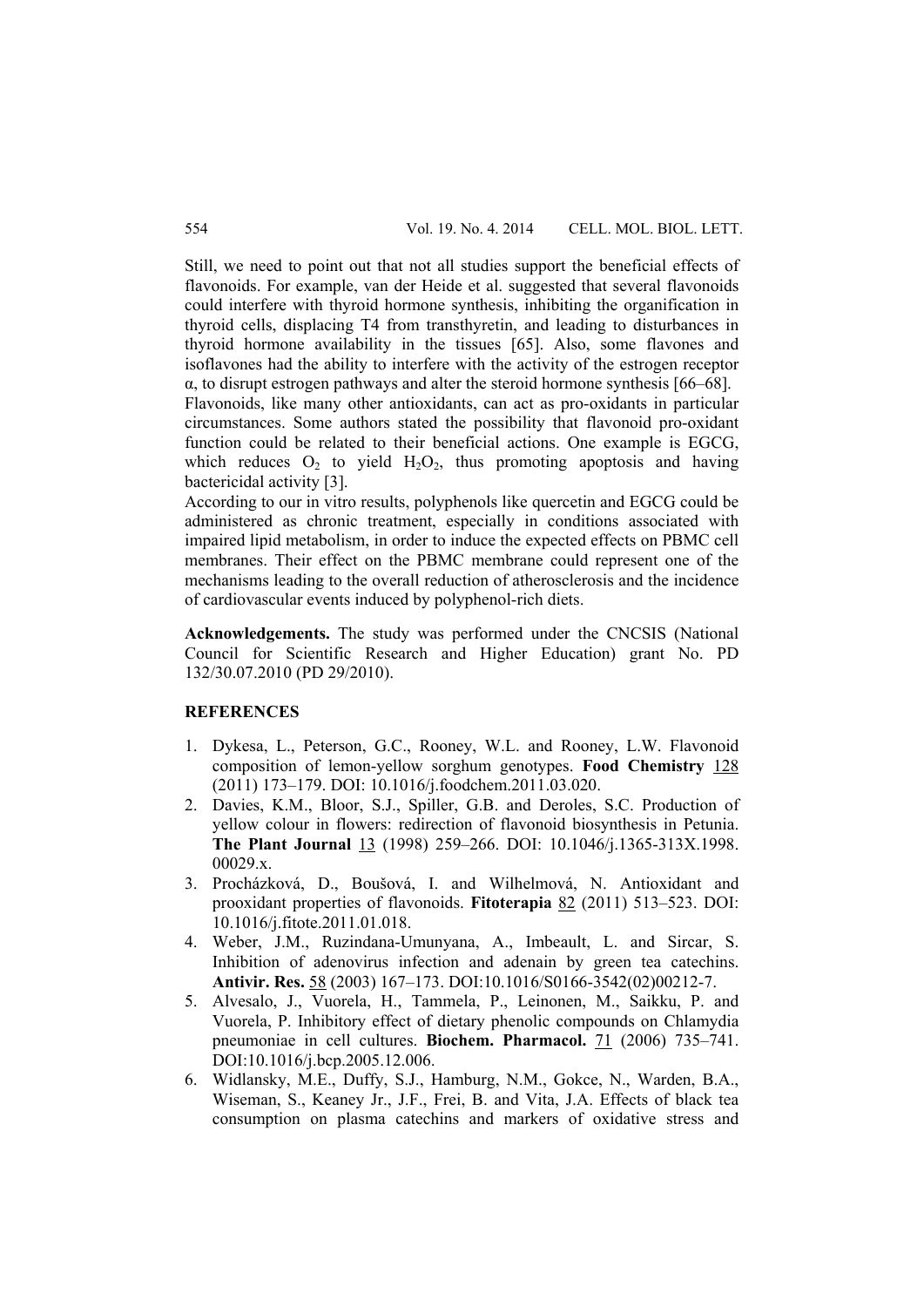inflammation in patients with coronary artery disease. **Free Radic. Biol. Med.** 38 (2005) 499–506. DOI: 10.1016/j.freeradbiomed.2004.11.013.

- 7. Hubbard, G.P., Wolffram, S., Lovegrove, J.A. and Gibbins, J.M. Ingestion of quercetin inhibits platelet aggregation and essential components of the collagen-stimulated platelet activation pathway in humans. **J. Thromb. Haemost.** 2 (2004) 2138–2145. DOI: 10.1111/j.1538-7836.2004.01067.x.
- 8. Kaliora, A.C., Dedoussis, G.V.Z. and Schmidt, H. Dietary antioxidants in preventing atherogenesis. **Atherosclerosis** 187 (2006) 1–17. DOI: 10.1016/j.atherosclerosis.2005.11.001.
- 9. Ajdžanović, V.Z., Milošević, V.Lj. and Spasojević, I.B. Glucocorticoid excess and disturbed hemodynamics in advanced age: the extent to which soy isoflavones may be beneficial. **Gen. Physiol. Biophys.** 31 (2012) 367–374. DOI: 10.4149/gpb 2012 041.
- 10. Ajdžanović, V.Z., Medigović, I.M., Pantelić, J.B. and Milošević, V.Lj. Soy isoflavones and cellular mechanics. **J. Bioenerg. Biomembr.** 46 (2014) 99– 107. DOI: 10.1007/s10863-013-9536-6.
- 11. Chanet, A., Milenkovic, D., Manach, C., Mazur, A. and Morand, C. Citrus flavanones: what is their role in cardiovascular protection? **J. Agric. Food Chem.** 60 (2012) 8809–8822. DOI: 10.1021/jf300669s.
- 12. Siasos, G., Tousoulis, D., Tsigkou, V., Kokkou, E., Oikonomou, E., Vavuranakis, M., Basdra, E.K., Papavassiliou, A.G. and Stefanadis, C. Flavonoids in atherosclerosis: an overview of their mechanisms of action. **Curr. Med. Chem.** 20 (2013) 2641–2660. DOI: 10.2174/ 0929867311320210003.
- 13. Xiao, Q., Park, Y., Hollenbeck, A.R. and Kitahara, C.M. Dietary flavonoid intake and thyroid cancer risk in the NIH-AARP diet and health study. **Cancer Epidemiol. Biomarkers Prev.** 23 (2014). [Epub ahead of print] DOI: 10.1158/1055-9965.EPI-13-1150.
- 14. Bhatti, S.K., O'Keefe, J.H. and Lavie, C.J. Coffee and tea: perks for health and longevity? **Curr. Opin. Clin. Nutr. Metab. Care.** 16 (2013) 688–697. DOI: 10.1097/MCO.0b013e328365b9a0.
- 15. Fraga, C.G., Galleano, M., Verstraeten, S.V. and Oteiza, P.I. Basic biochemical mechanisms behind the health benefits of polyphenols. **Mol. Aspects Med.** 31 (2010) 435-445. DOI: 10.1016/j.mam.2010.09.006.
- 16. Weng, C.J. and Yen, G.C. Chemopreventive effects of dietary phytochemicals against cancer invasion and metastasis: phenolic acids, monophenol, polyphenol, and their derivatives. **Cancer Treat. Rev.** 38 (2012) 76–87. DOI:10.1016/j.ctrv.2011.03.001.
- 17. Karewicza, A., Bielska, D., Gzyl-Malcher, B., Kepczynski, M., Lach, R. and Nowakowska, M. Interaction of curcumin with lipid monolayers and liposomal bilayers. **Colloids Surf. B: Biointerfaces** 88 (2011) 231–239. DOI: 10.1016/j.colsurfb.2011.06.037.
- 18. Androutsopoulos, V.P., Papakyriakou, A., Vourloumis, D., Tsatsakis, A.M. and Spandidos, D.A. Dietary flavonoids in cancer therapy and prevention: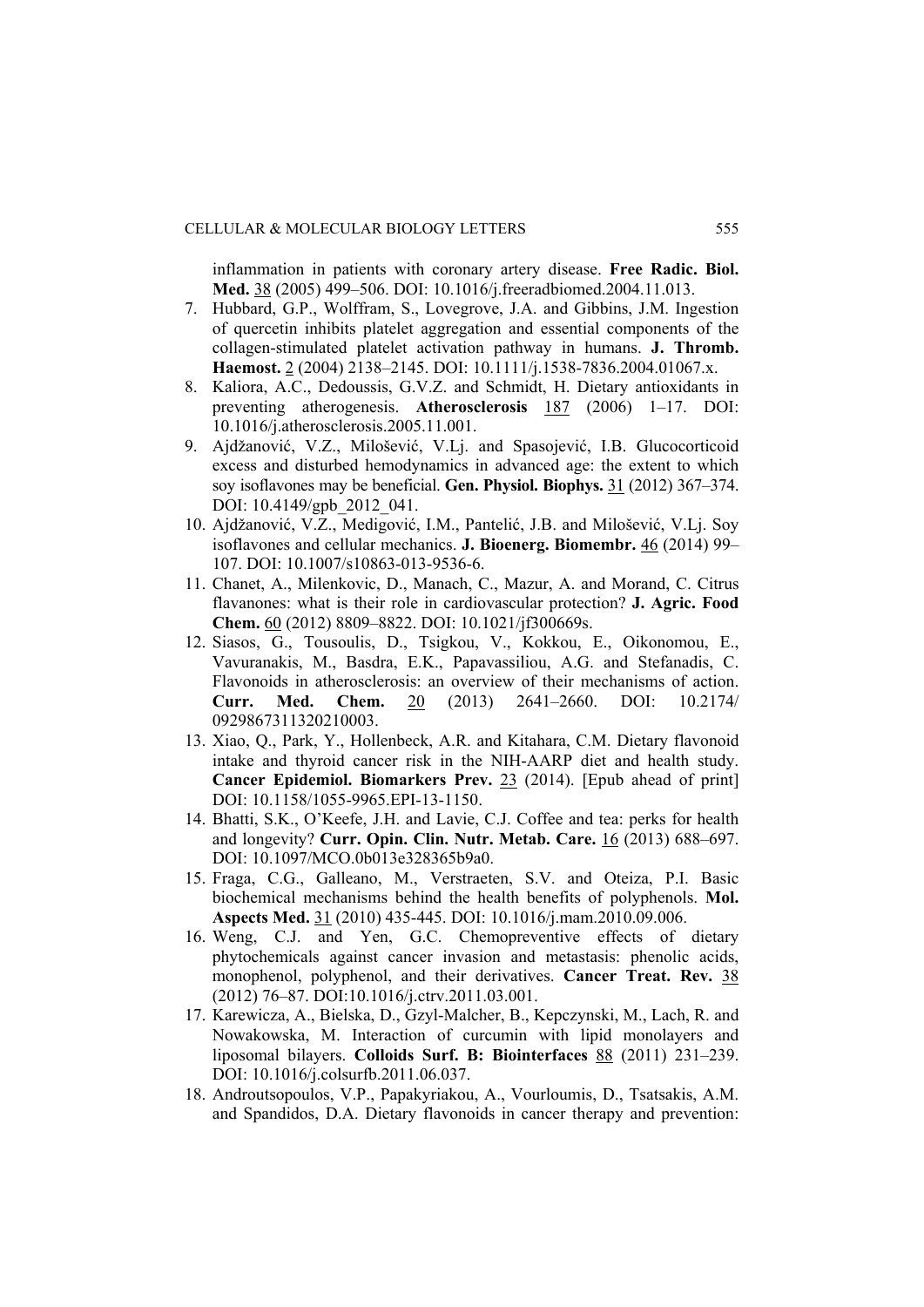substrates and inhibitors of cytochrome P450 CYP1 enzymes**. Pharmacol. Ther.** 126 (2010) 9–20. DOI:10.1016/j.pharmthera.2010.01.009.

- 19. Margina, D., Ilie, M., Manda, G., Neagoe, I., Mocanu, M., Ionescu, D., Gradinaru, D. and Ganea, C. Quercetin and epigallocatechin gallate effects on the cell membranes biophysical properties correlate with their antioxidant potential. **Gen. Physiol. Biophys.** 31 (2012) 47–55. DOI: 10.4149/gpb\_2012\_005.
- 20. Chen, R., Wang, J.B., Zhang, X.Q., Ren, J. and Zeng, C.M. Green tea polyphenol epigallocatechin-3-gallate (EGCG) induced intermolecular cross-linking of membrane proteins. **Arch. Biochem. Biophys.** 507 (2011) 343–349. DOI: 10.1016/j.abb.2010.12.033.
- 21. Ajdzanović, V., Spasojević, I., Filipović, B., Sosić-Jurjević, B., Sekulić, M. and Milosević, V. Effects of genistein and daidzein on erythrocyte membrane fluidity: an electron paramagnetic resonance study. **Can. J. Physiol. Pharmacol.** 88 (2010) 497–500. DOI: 10.1139/y10-020.
- 22. Kimura, Y., Hyogo, H., Yamagishi, S., Takeuchi, M., Ishitobi, T., Nabeshima, Y., Arihiro, K. and Chayama, K. Atorvastatin decreases serum levels of advanced glycation endproducts (AGEs) in nonalcoholic steatohepatitis (NASH) patients with dyslipidemia: clinical usefulness of AGEs as a biomarker for the attenuation of NASH. **J. Gastroenterol.** 45 (2010) 750–757. DOI: 10.1007/s00535-010-0203-y.
- 23. Stirban, A., Gawlowski, T. and Roden, M. Vascular effects of advanced glycation endproducts: Clinical effects and molecular mechanisms. **Mol. Metab.** 3 (2013) 94–108. DOI:10.1016/j.molmet.2013.11.006.
- 24. Margina, D., Ilie, M. and Gradinaru, D. Quercetin and Epigallocatechin Gallate Induce in Vitro a Dose-Dependent Stiffening and Hyperpolarizing Effect on the Cell Membrane of Human Mononuclear Blood Cells. **Int. J. Mol. Sci.** 13 (2012) 4839–4859. DOI:10.3390/ijms13044839.
- 25. Ionescu, D., Margina, D., Ilie, M., Iftime, A. and Ganea, C. Quercetin and epigallocatechin-3-gallate effect on the anisotropy of model membranes with cholesterol. **Food Chem. Toxicol.** 61 (2013) 94–100. DOI: 10.1016/ j.fct.2013.03.007.
- 26. Llorente-Cortés, V., De Gonzalo-Calvo, D., Orbe, J., Páramo, J.A. and Badimon, L. Signature of subclinical femoral artery atherosclerosis in peripheral blood mononuclear cells. **Eur. J. Clin. Invest.** 44 (2014) 539–548. DOI: 10.1111/eci.12267.
- 27. Rentoukas, E., Tsarouhas, K., Kaplanis, I., Korou, E., Nikolaou, M., Marathonitis, G., Kokkinou, S., Haliassos, A., Mamalaki, A., Kouretas, D. and Tsitsimpikou, C. Connection between telomerase activity in PBMC and markers of inflammation and endothelial dysfunction in patients with metabolic syndrome. **PLoS One** 7 (2012) e35739. DOI: 10.1371/journal. pone.0035739.
- 28. Miller, N.J., Rice-Evans, C., Davies, M.J., Gopinathan, V. and Milner, A. A novel method for measuring antioxidant capacity and its application to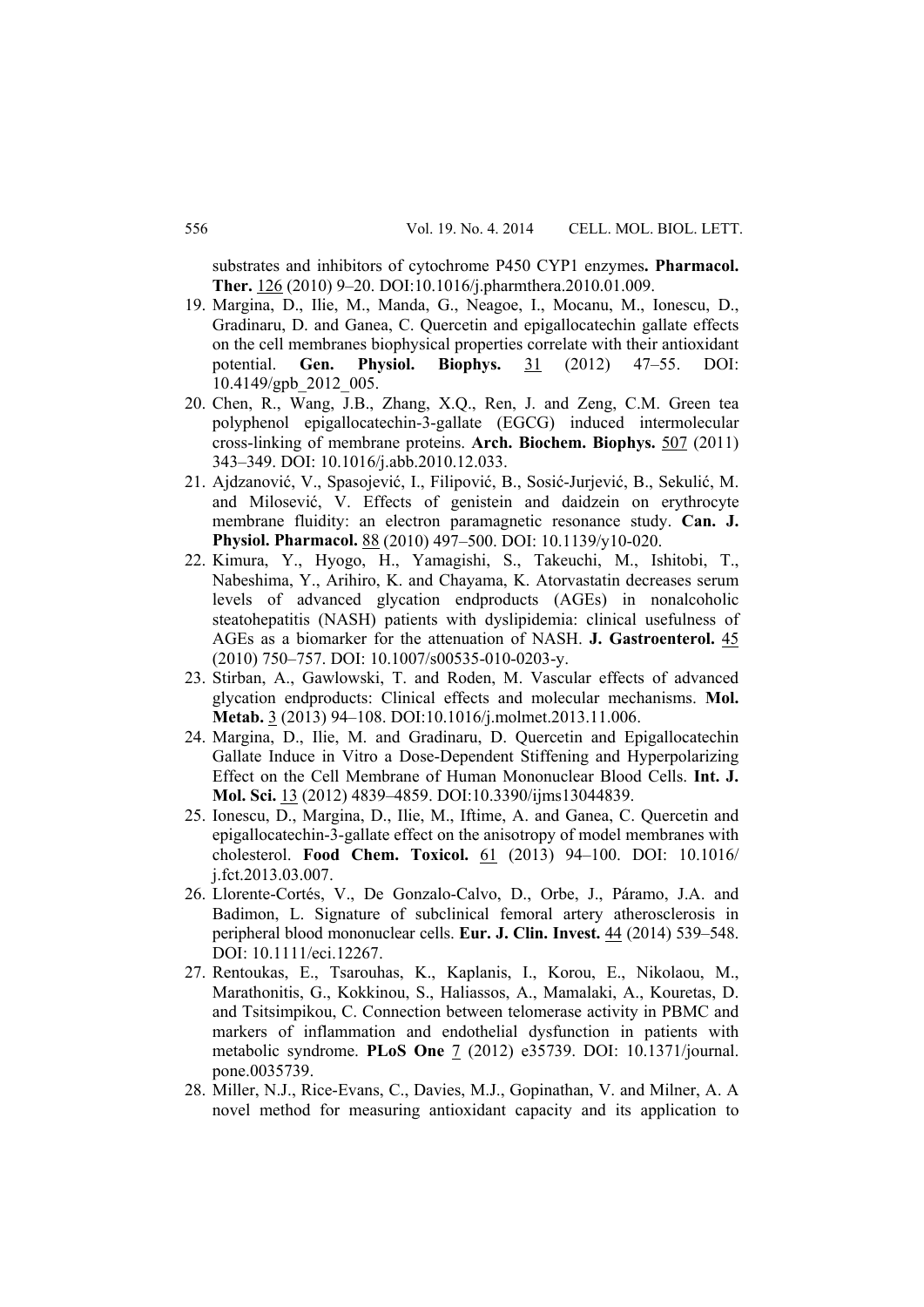monitoring the antioxidant status in premature neonates. **Clin. Sci. (Lond.)** 84 (1993) 407–412.

- 29. Randox Total Antioxidant Status (TAS) manual, http://www.veritastk.co.jp/attached/3556/NX2332manual.pdf, last accessed 14.06.2014.
- 30. Pebay-Peyroula, E., Dufourc, E.J. and Szabo, A.G. Location of diphenylhexatriene and trimethylammonium-diphenyl-hexatriene in dipalmitoylphosphatidylcholine bilayers by neutron diffraction. **Biophys. Chem.** 53 (1994) 45–56.
- 31. Ilie, M., Margina, D., Katona, E., Ganea, C., Pencea, C., Gradinaru, D., Mitrea, N. and Balalau, D. Quercetin and epigallocatechin gallate effect on the lipid order parameter of peripheral blood mononuclear cells from diabetes patients. **Rom. Biotechnol. Lett.** 14 (2009) 4804–4811.
- 32. Lakowicz, J.R. **Principles of fluorescence spectroscopy**, 2-nd Edition, New York: Kluwer Academic/Plenum Press, 1999, 298–395.
- 33. Epps, D.E., Wolfe, M.L. and Groppi, V. Characterization of the steady-state and dynamic fluorescence properties of the potential-sensitive dye bis-(1,3 dibutylbarbituric acid)trimethine oxonol ( $DiBAC<sub>4</sub>(3)$ ) in model systems and cells. **Chem. Phys. Lipids** 69 (1994) 137–150.
- 34. Okimoto, Y., Watanabe, A., Niki, E., Yamashita, T. and Noguchi, N. A novel fluorescent probe diphenyl-1-pyrenylphosphine to follow lipid peroxidation in cell membranes. **FEBS Lett.** 474 (2000) 137–140.
- 35. Sebeková, K., Podracká, L., Blazícek, P., Syrová, D., Heidland, A. and Schinzel, R. Plasma levels of advanced glycation end products in children with renal disease. **Pediatr. Nephrol.** 16 (2001) 1105–1112.
- 36. Margina, D., Gradinaru, D., Panaite, C., Cimponeriu, D., Vladica, M., Danciulescu R. and Mitrea, N. The association of adipose tissue markers for redox imbalance and the cardio-vascular risk in obese patients. **HealthMED** 5 (2011) 194–199.
- 37. Takahashi, M., Shibata, M. and Niki, E. Estimation of lipid peroxidation of live cells using a fluorescent probe, diphenyl-1-pyrenylphosphine. **Free Radic. Biol. Med.** 31 (2001) 164-174.
- 38. Valencia, J.V., Weldon, S.C., Quinn, D., Kiers, G.H., DeGroot, J., TeKoppele J.M. and Huges, T.E. Advanced glycation end product ligands for the receptor for advanced glycation end products: biochemical characterization and formation kinetics. **Anal. Biochem.** 324 (2004) 68–78. DOI: 10.1016/j.ab.2003.09.013.
- 39. Yan, S.F., Ramasamy, R., Naka, Y. and Schmidt, A.M. Glycation, inflammation, and RAGE: A scaffold for the macrovascular complications of diabetes and beyond. **Circ. Res.** 93 (2003) 1159–1169. DOI: 10.1161/ 01.RES.0000103862.26506.3D.
- 40. Sergent, O., Ekroos, K., Lefeuvre-Orfila, L., Rissel, M., Forsberg, G.B., Oscarsson J., Andersson, T.B. and Lagadic-Gossmann, D. Ximelagatran increases membrane fluidity and changes membrane lipid composition in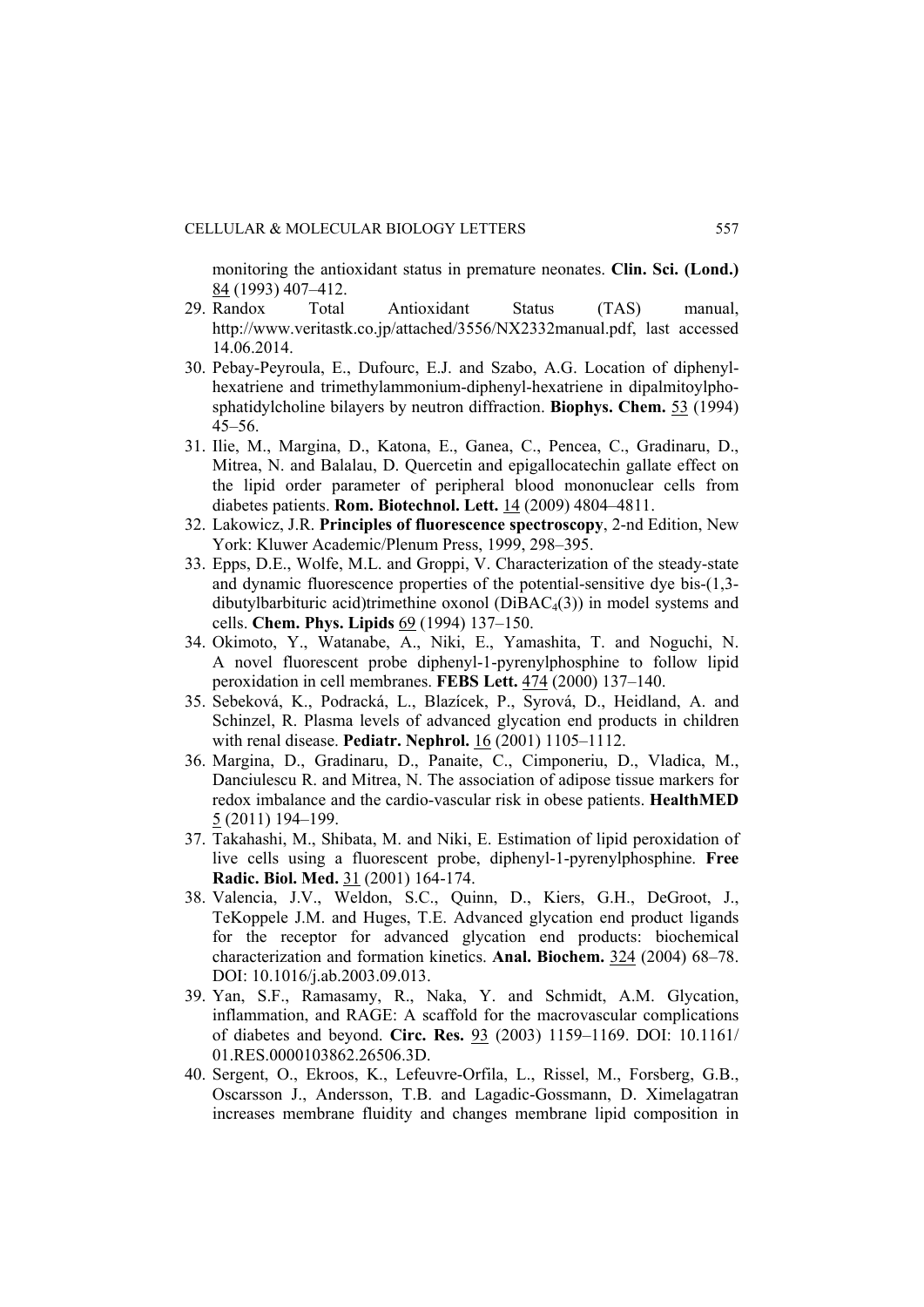primary human hepatocytes. **Toxicol. in Vitro** 23 (2009) 1305–1310. DOI: 10.1016/j.tiv.2009.07.019.

- 41. Wu, L., Ma, L., Nicholson, L.F.B. and Black, P.N. Advanced glycation end products and its receptor (RAGE) are increased in patients with COPD. **Respir. Med.** 105 (2011) 329–336. DOI: 10.1016/j.rmed.2010.11.001.
- 42. Hirose, J., Yamabe, S., Takada, K., Okamoto, N., Nagai, R. and Mizuta H. Immunohistochemical distribution of advanced glycation end products (AGEs) in human osteoarthritic cartilage. **Acta Histochem.** 113 (2011) 613–618. DOI: 10.1016/j.acthis.2010.06.007.
- 43. Pytel, E., Olszewska-Banaszczyk, M., Koter-Michalak, M. and Broncel, M. Increased oxidative stress and decreased membrane fluidity in erythrocytes of CAD patients. **Biochem. Cell Biol.** 91 (2013) 315–318. DOI: 10.1139/bcb-2013-0027.
- 44. Ziobro, A., Duchnowicz, P., Mulik, A., Koter-Michalak, M. and Broncel, M. Oxidative damages in erythrocytes of patients with metabolic syndrome. **Mol. Cell Biochem.** 378 (2013) 267–273. DOI: 10.1007/s11010-013-1617-7.
- 45. Sonmez, M., Ince, H.Y., Yalcin, O., Ajdžanović, V., Spasojević, I., Meiselman, H.Z. and Baskurt, O.K. The effect of alcohols on red blood cell mechanical properties and membrane fluidity depends on their molecular size. **PLoS One** 8 (2013) e76579. DOI: 10.1371/journal. pone.0076579.
- 46. Olchowik, E., Lotkowski, K., Mavlyanov, S., Abdullajanova, N., Ionov, M., Bryszewska, M. and Zamaraeva, M. Stabilization of erythrocytes against oxidative and hypotonic stress by tannins isolated from sumac leaves (Rhus typhina L.) and grape seeds (Vitis vinifera L.). **Cell. Mol. Biol. Lett.** 17 (2012) 333–348. DOI: 10.2478/s11658-012-0014-7.
- 47. Ajdžanović, V., Spasojević, I., Sošić-Jurjević, B., Filipović, B., Trifunović, S., Sekulić, M. and Milošević, V. The negative effect of soy extract on erythrocyte membrane fluidity: an electron paramagnetic resonance study. **J. Membr. Biol.** 239 (2011) 131–135. DOI: 10.1007/s00232-010-9332-8.
- 48. Ajdžanović, V., Mojić, M., Maksimović-Ivanić, D., Bulatović, M., Mijatović, S., Milošević, V. and Spasojević, I. Membrane fluidity, invasiveness and dynamic phenotype of metastatic prostate cancer cells after treatment with soy isoflavones. **J. Membr. Biol.** 246 (2013) 307–314. DOI: 10.1007/s00232-013-9531-1.
- 49. Maldonado-Celis, M.E., Bousserouel, S., Gosse, F., Lobstein, A. and Raul, F. Apple procyanidins activate apoptotic signaling pathway in human colon adenocarcinoma cells by a lipid-raft independent mechanism. **Biochem. Biophys. Res. Commun.** 388 (2009) 372–376. DOI: 10.1016/j.bbrc.2009.08.016.
- 50. Annaba, F., Kumar, P., Dudeja, A.K., Saksena, S., Gill, R.K. and Alrefai, W.A. Green tea catechin EGCG inhibits ileal apical sodium bile acid transporter ASBT. **Am. J. Physiol. Gastrointest. Liver Physiol.** 298 (2010) G467–G473. DOI: 10.1152/ajpgi.00360.2009.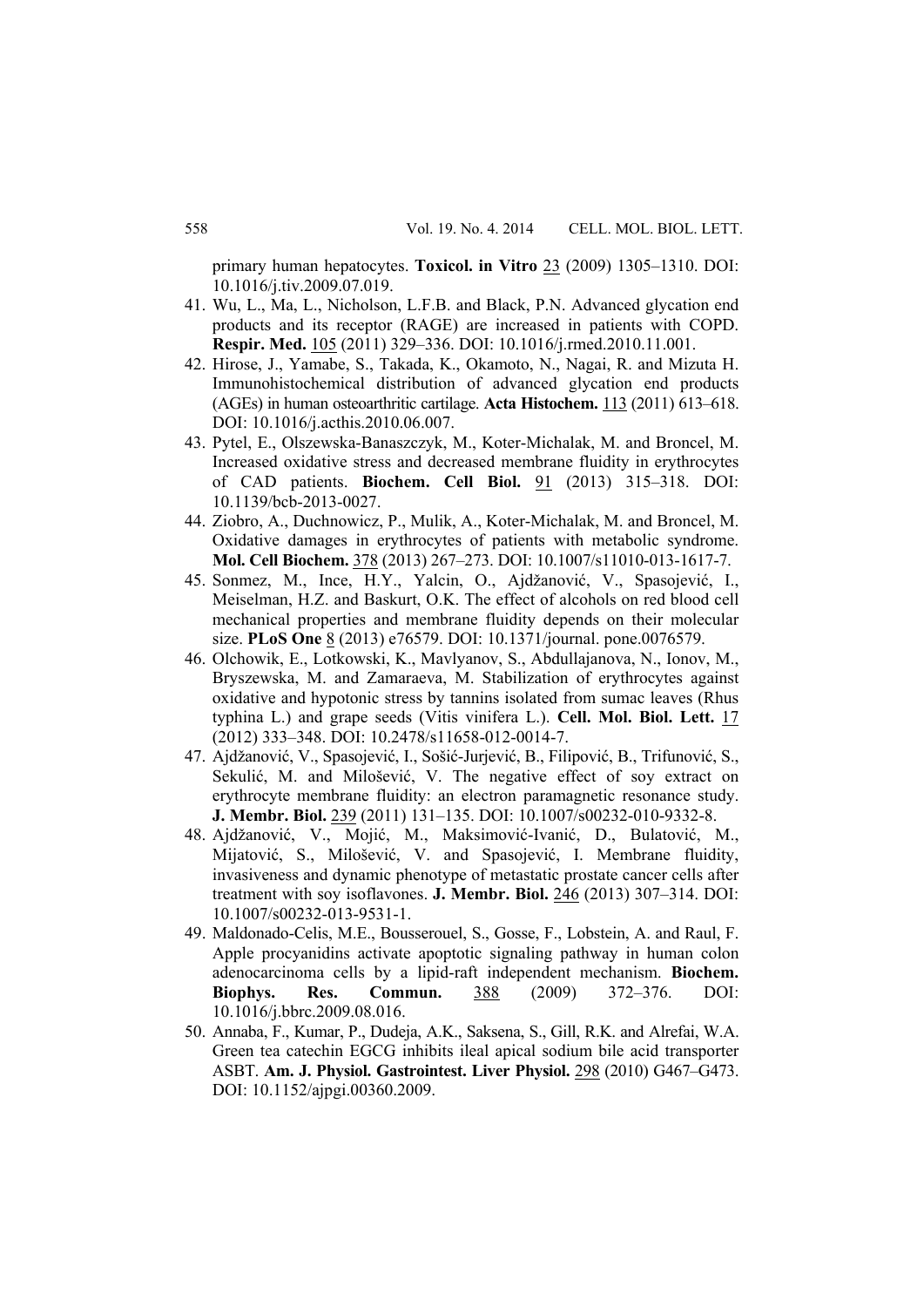- 51. Mylonas, C. and Kouretas, D. Lipid peroxidation and tissue damage. **In Vivo** 13 (1999) 295–309.
- 52. Veskoukis, A.S., Tsatsakis, A.M. and Kouretas, D. Dietary oxidative stress and antioxidant defense with an emphasis on plant extract administration. **Cell Stress Chaperones** 17 (2012) 11–21. DOI: 10.1007/s12192-011-0293-3.
- 53. Shimizu, M., Shirakami, Y., Sakai, H., Yasuda, Y., Kubota, M., Adachi, S., Tsurumi, H., Hara, Y. and Moriwaki H. (-)-Epigallocatechin gallate inhibits growth and activation of the VEGF/VEGFR axis in human colorectal cancer cells. **Chem. Biol. Interact.** 185 (2010) 247–252. DOI: 10.1016/j.cbi.2010.03.036.
- 54. Tarahovsky, Y.S., Kim, Y.A., Yagolnik, E.A. and Muzafarov, E.N. Flavonoid–membrane interactions: Involvement of flavonoid–metal complexes in raft signaling. **Biochim. Biophys. Acta (BBA) – Biomembranes** 1838 (2014), 1235–1246. DOI: 10.1016/ j.bbamem.2014.01.021.
- 55. Scheidt, H.A., Pampel, A., Nissler, L., Gebhardt, R. and Huster, D. Investigation of the membrane localization and distribution of flavonoids by high-resolution magic angle spinning NMR spectroscopy. **Biochim. Biophys. Acta (BBA) – Biomembranes** 1663 (2004) 97–107. DOI: 10.1016/j.bbamem.2004.02.004.
- 56. Oh, H.Y., Leem, J., Yoon, S.J., Yoon, S. and Hong, S.J. Lipid raft cholesterol and genistein inhibit the cell viability of prostate cancer cells via the partial contribution of EGFR-Akt/p70S6k pathway and down-regulation of androgen receptor. **Biochem. Biophys. Res. Commun.** 393 (2010) 319–324. DOI: 10.1016/j.bbrc.2010.01.133.
- 57. Pike, L. J. Rafts defined: a report on the Keystone Symposium on Lipid Rafts and Cell Function. **J. Lipid Res.** 47 (2006) 1597–1598. DOI: 10.1194/jlr.E600002-JLR200.
- 58. Simons, K. and Vaz, W.L. Model systems, lipid rafts, and cell membranes. **Annu. Rev. Biophys. Biomol. Struct.** 33 (2004) 269–295. DOI: 10.1146/annurev.biophys.32.110601.141803.
- 59. Spector, A.A, Mathur, S.N., Kaduce, T.L. and Hyman B.T. Lipid nutrition and metabolism of cultured mammalian cells. **Prog. Lipid Res.** 19 (1981) 155–186.
- 60. Spector, A.A. and Yorek., M.A. Membrane lipid composition and cellular function. **J. Lipid Res.** 26 (1985) 1015–1035.
- 61. Elson, E.L., Fried, E., Dolbow, J.E. and Genin, G.M. Phase separation in biological membranes: integration of theory and experiment. **Annu. Rev. Biophys.** 39 (2010) 207–226. DOI: 10.1146/annurev.biophys. 093008.131238.
- 62. Golfetto, O., Hinde, E. and Grattone, E. Laurdan fluorescence lifetime discriminates cholesterol content from changes in fluidity in living cell membranes. **Biophys. J.** 104 (2013) 1238–1247. DOI: http://dx.doi.org/ 10.1016/j.bpj.2012.12.057.